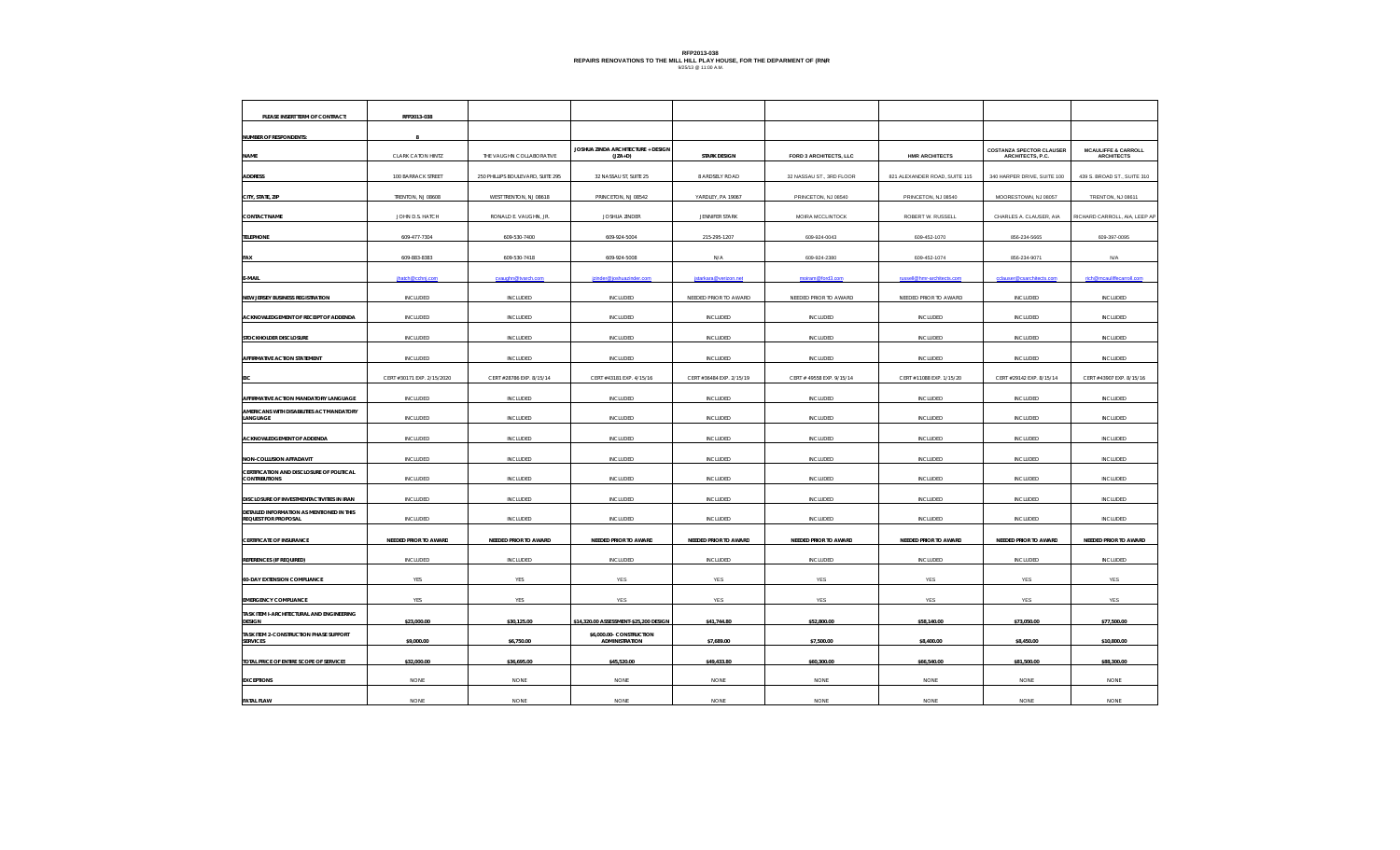#### **Professional Architectural Services** For **Repairs and Renovations** The Mill Hill Playhouse **Front & Montgomery Streets Trenton, New Jersey**

An Officer of the Respondent Firm must sign and date this Price Form and return with the proposal.

| <b>Description</b>                                                                                                                                                                  | Unit      | Qty. | Unit price (\$) | Total (\$) |
|-------------------------------------------------------------------------------------------------------------------------------------------------------------------------------------|-----------|------|-----------------|------------|
| General Requirements and Task Item 1<br>Architectural Design Services: including<br>Schematic Design Phase, Design<br>Development Phase, Construction<br>Documents and Bid Support. | l S       |      | \$23,000        | \$23,000   |
| Task Item 2: Construction Phase Support<br>Services                                                                                                                                 | <b>HR</b> | 60   | \$150           | \$9,000    |

On the lines below, insert the Total Price for the entire Scope of Services including General Requirements, Architectural Design Services (including Schematic Design Phase, Design Development Phase, Construction Document Phase and Bid Support), and **Construction Phase Support Services.** 

Thirty-two Thousand Dollars **Thirty-two** Thousand Dollars

**Total Amount in words** 

 $$32,000.00$ 

**Total Amount in numbers** 

The undersigned proposes to furnish and deliver the above goods/services pursuant to the RFP and made part hereof. The price provided in the Price Form shall include all equipment, materials, supplies, labor, subcontractor's fees, per diem, overhead, insurance, profit, taxes,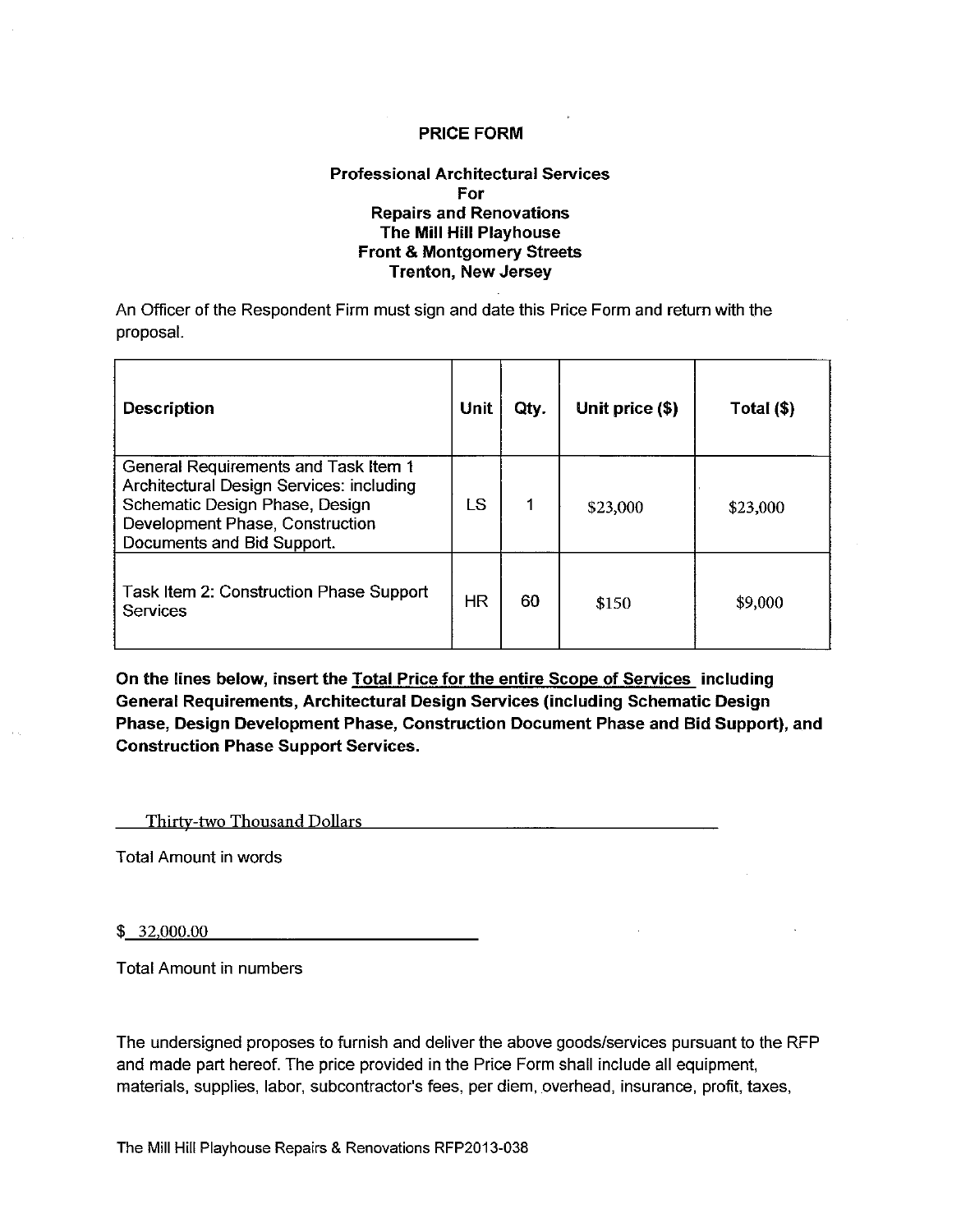shipping fees, warranties, submittal preparations, conformance with health and safety protocols, compliance with all regulations and other incidentals required to complete the Work as described in the Scope of Services.

 $\mathbb{R}^2$  $\bar{\gamma}$  $\hat{\beta}$  $\hat{\mathcal{A}}$ 

 $\hat{\mathcal{A}}$  $\bar{a}$  $\sim$  .

 $\bar{\alpha}$ 

 $\sim$ 

| Clarke Caton Hintz                                      | 22-2779-153                               |
|---------------------------------------------------------|-------------------------------------------|
| Company                                                 | Federal ID#                               |
| 100 Barrack Street, Trenton, NJ 08608<br><b>Address</b> |                                           |
| Signature of Authorized Agent                           | John D.S. Hatch, AIA<br><b>Print Name</b> |
| Principal                                               | September 26, 2013                        |
| <b>Title</b>                                            | Date                                      |
|                                                         |                                           |
| 609-477-7304                                            | jhatch@cchnj.com                          |
| <b>Telephone Number</b>                                 | E-mail Address                            |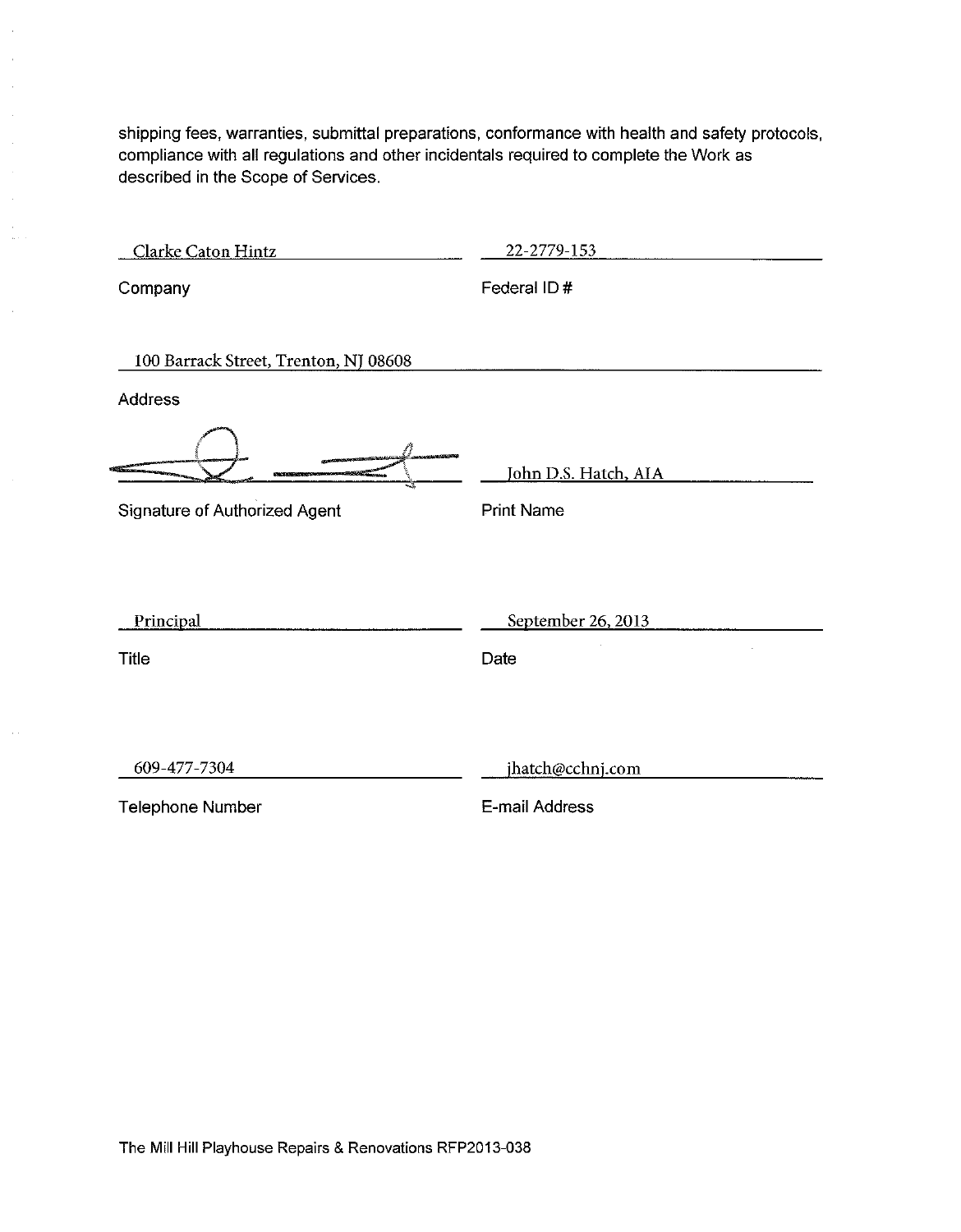

**Clarke Caton Hintz** 

Architecture Planning Landscape Architecture

## **CLARKE CATON HINTZ** 2013 Professional Architectural Hourly Rates

100 Barrack Street Trenton NJ 08608 clarkecatonhintz.com Tel: 609 883 8383 Fax: 609 883 4044

| Partner                                                     | \$195.00          |
|-------------------------------------------------------------|-------------------|
| <b>Associate Partner</b>                                    | \$165.00          |
| Senior Associate/Director                                   | \$145.00          |
| Associate/Project Manager                                   | \$130.00          |
| Project Architect/Planner                                   | \$IIO.00          |
| Staff (3.1 x direct salary – not to exceed $\sqrt{95/hr}$ ) | $$75$ to $$95.00$ |

John D.S. Hatch, AIA, LEED AP, Principal

John Clarke, FAIA Philip Caton, FAICP Carl Hintz, AICP, ASLA John Hatch, AIA George Hibbs, AIA Brian Slaugh, AICP Michael Sullivan, AICP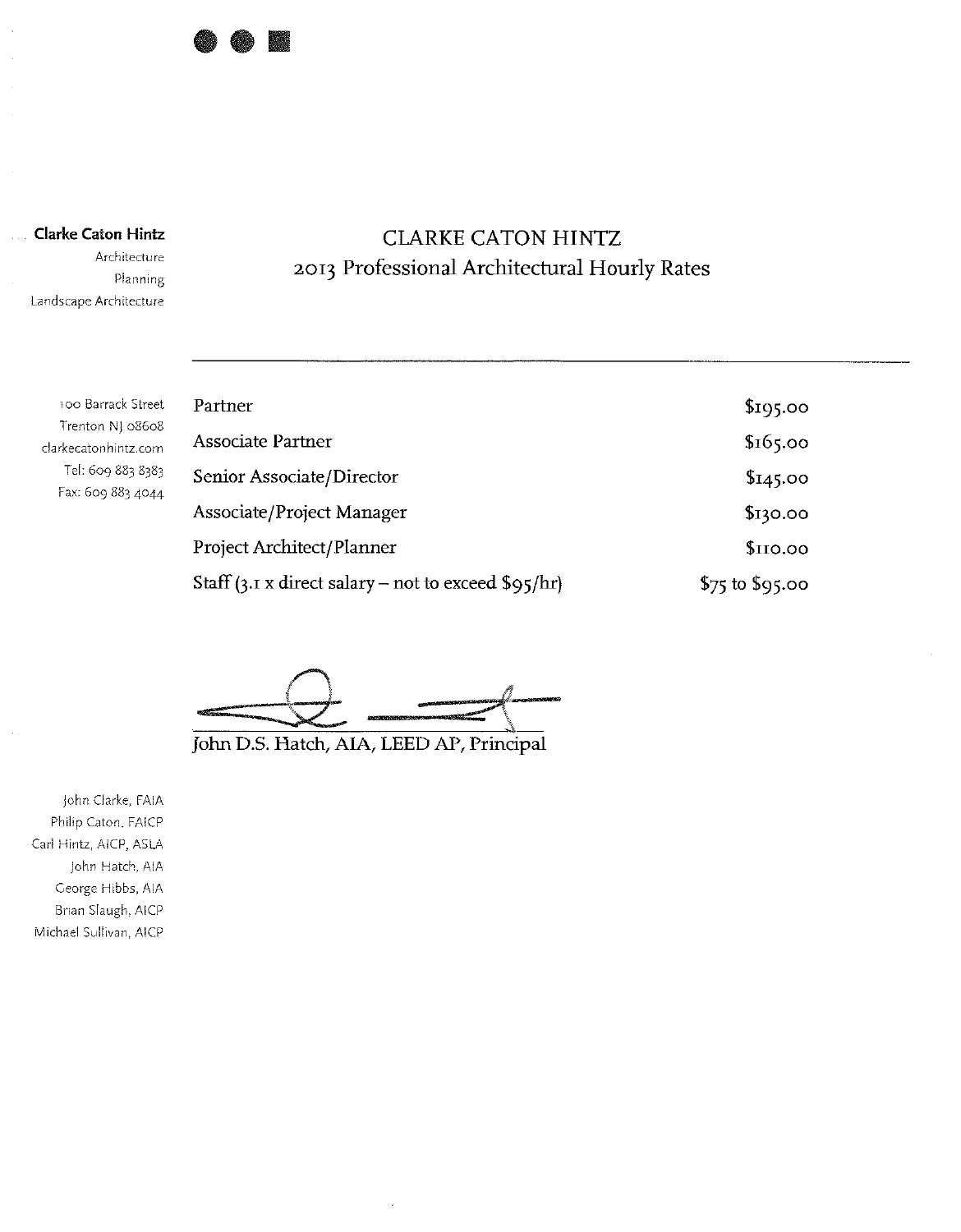## Harrison-Hamnett, P.C.<br>Consulting Structural Engineers

| Hourly billing rates as of January 1, 2013 |  |
|--------------------------------------------|--|
|                                            |  |
|                                            |  |
|                                            |  |
|                                            |  |
|                                            |  |
|                                            |  |

'UL John N. Harrison, P.E., President

40 Knowles Street Pennington, New Jersey

Phone 609-818-1808 Fax 609-818-1809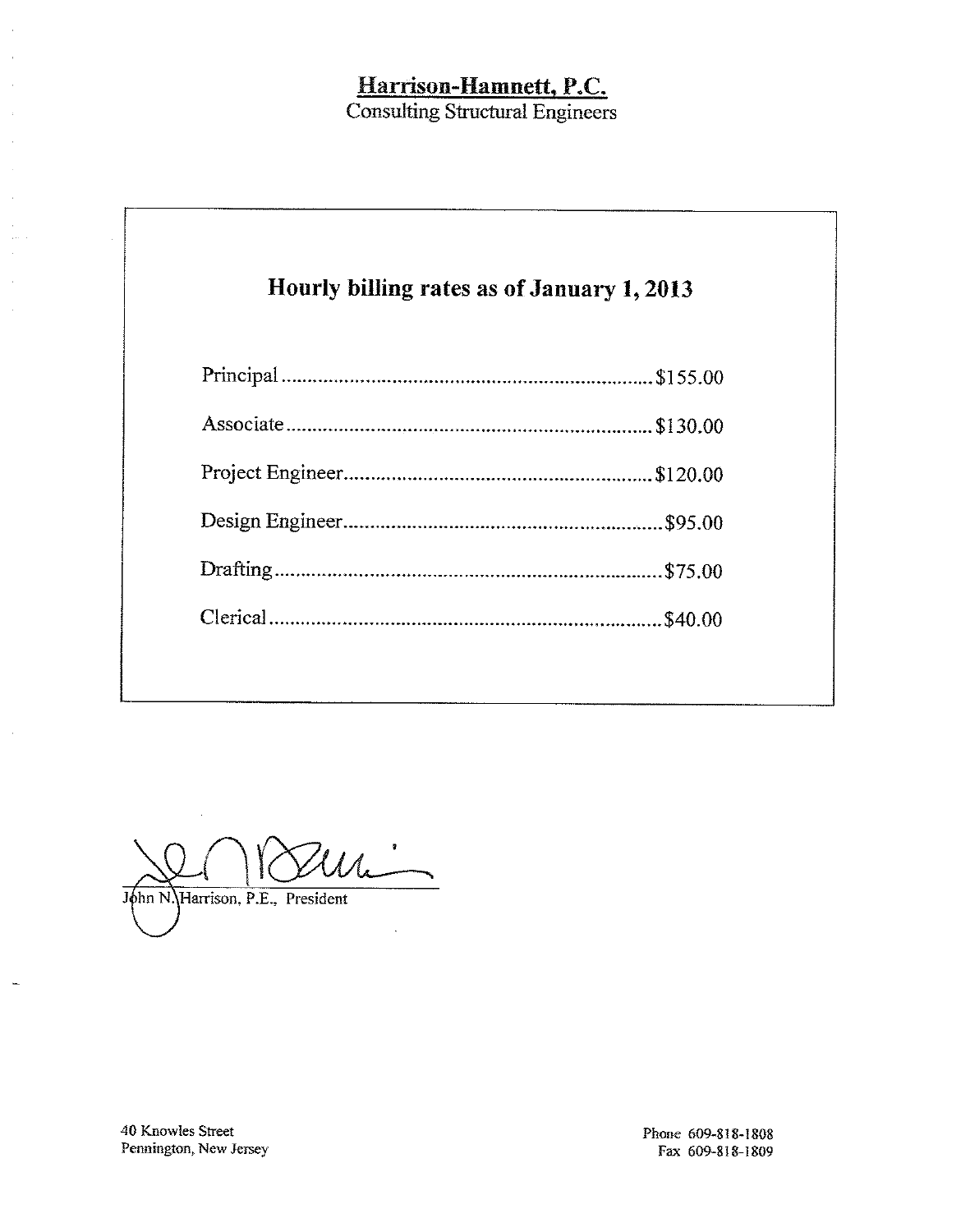## **KELTER & GILLIGO consulting engineers**

2013 Professional Hourly Rate Schedule

| <b>Personnel Classification</b> | Range                 |
|---------------------------------|-----------------------|
| <b>Engineering Aide</b>         | $$30.00 - $50.00$     |
| Draftsperson                    | $$50.00 - $75.00$     |
| Designer                        | $$75.00 - $125.00$    |
| Engineer                        | $$125.00 - $150.00$   |
| Dept. Head/Manager              | $$150.00 - $200.00$   |
| Principal-in-Charge             | Flat rate of \$200.00 |
| Principal-in-Charge Testifying  | Flat rate of \$275.00 |

#### REIMBURSABLE EXPENSES

| <b>Additional Reproduction Requests</b> | Cost Per Print |
|-----------------------------------------|----------------|
| 36 x 48 Prints                          | \$1.00         |
| 34 x 44 Prints                          | \$0.90         |
| 30 x 42 Prints                          | \$0.85         |
| 24 x 36 Prints                          | \$0.75         |

#### Overnight / Express Delivery Requests

As charged by Courier / Postal Service

KELTER & GILLIGO consulting engineers 14 Washington Road, Suite 221, P.O. Box 777, Princeton Junction, NJ 08550 (609) 799-8336 FAX (609) 275-9306 e-mail: KandG-pc@KandG-pc.com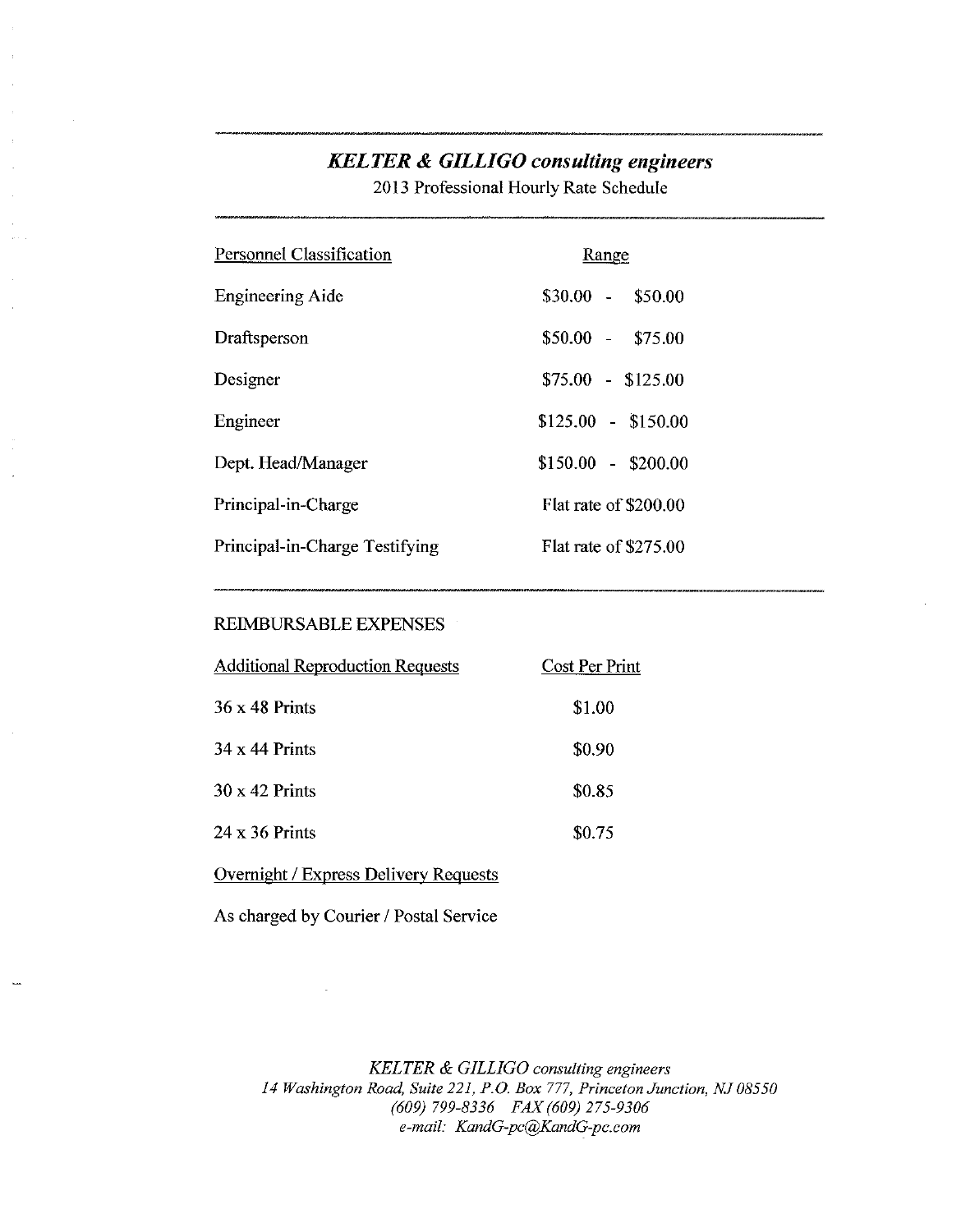

## **B&G ENGINEERING LLC HOURLY RATES**

## EFFECTIVE JANUARY 1, 2013 THROUGH DECEMBER 31 2013

| <b>Principal Engineer</b>                  | \$90  |
|--------------------------------------------|-------|
| Project Engineer                           | \$75  |
| <b>Construction Project Manager</b>        | \$80  |
| Sr. Environmental Scientist                | \$85  |
| <b>CADD</b> Designer                       | \$60  |
| Surveyor (2 Man Crew)                      | \$110 |
| Survey Manager                             | \$85  |
| <b>Construction Phase Support Services</b> | \$90  |

Holmmaner

Bestick G. Plummer, P.E. President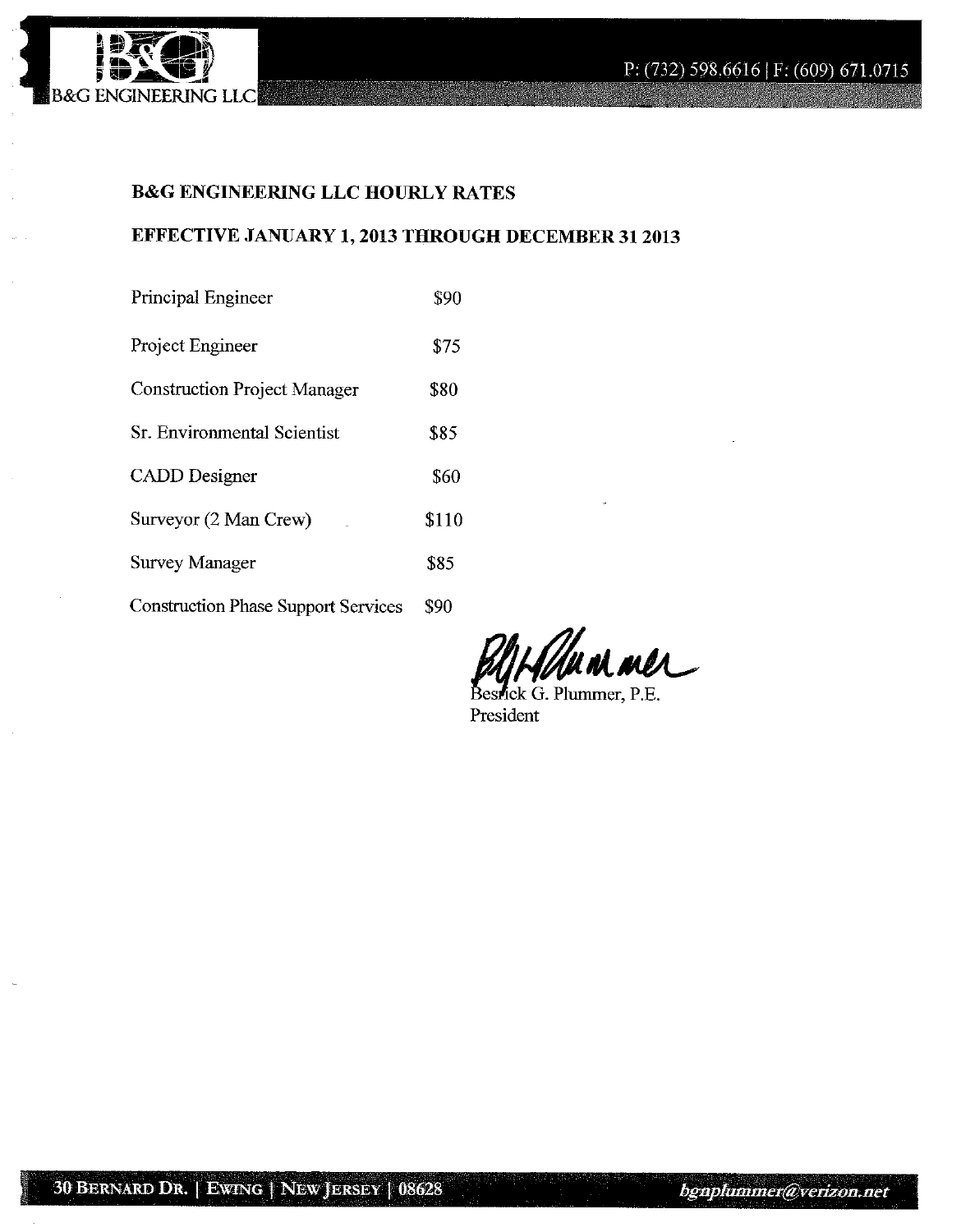#### **Professional Architectural Services** For **Repairs and Renovations** The Mill Hill Playhouse **Front & Montgomery Streets Trenton, New Jersey**

An Officer of the Respondent Firm must sign and date this Price Form and return with the proposal.

| <b>Description</b>                                                                                                                                                                  | Unit      | Qty. | Unit price (\$)                  | Total (\$)   |
|-------------------------------------------------------------------------------------------------------------------------------------------------------------------------------------|-----------|------|----------------------------------|--------------|
| General Requirements and Task Item 1<br>Architectural Design Services: including<br>Schematic Design Phase, Design<br>Development Phase, Construction<br>Documents and Bid Support. | LS        |      | A/E<br>23,625<br>6,500<br>Survey | \$<br>30,125 |
| Task Item 2: Construction Phase Support<br>Services                                                                                                                                 | <b>HR</b> | 60   | 6,570                            | 6,570        |

On the lines below, insert the Total Price for the entire Scope of Services including General Requirements, Architectural Design Services (including Schematic Design Phase, Design Development Phase, Construction Document Phase and Bid Support), and **Construction Phase Support Services.** 

Thirty-six thousand, six hundred ninety-five dollars and zero cents

**Total Amount in words** 

36,695.00 \$

**Total Amount in numbers** 

The undersigned proposes to furnish and deliver the above goods/services pursuant to the RFP and made part hereof. The price provided in the Price Form shall include all equipment, materials, supplies, labor, subcontractor's fees, per diem, overhead, insurance, profit, taxes,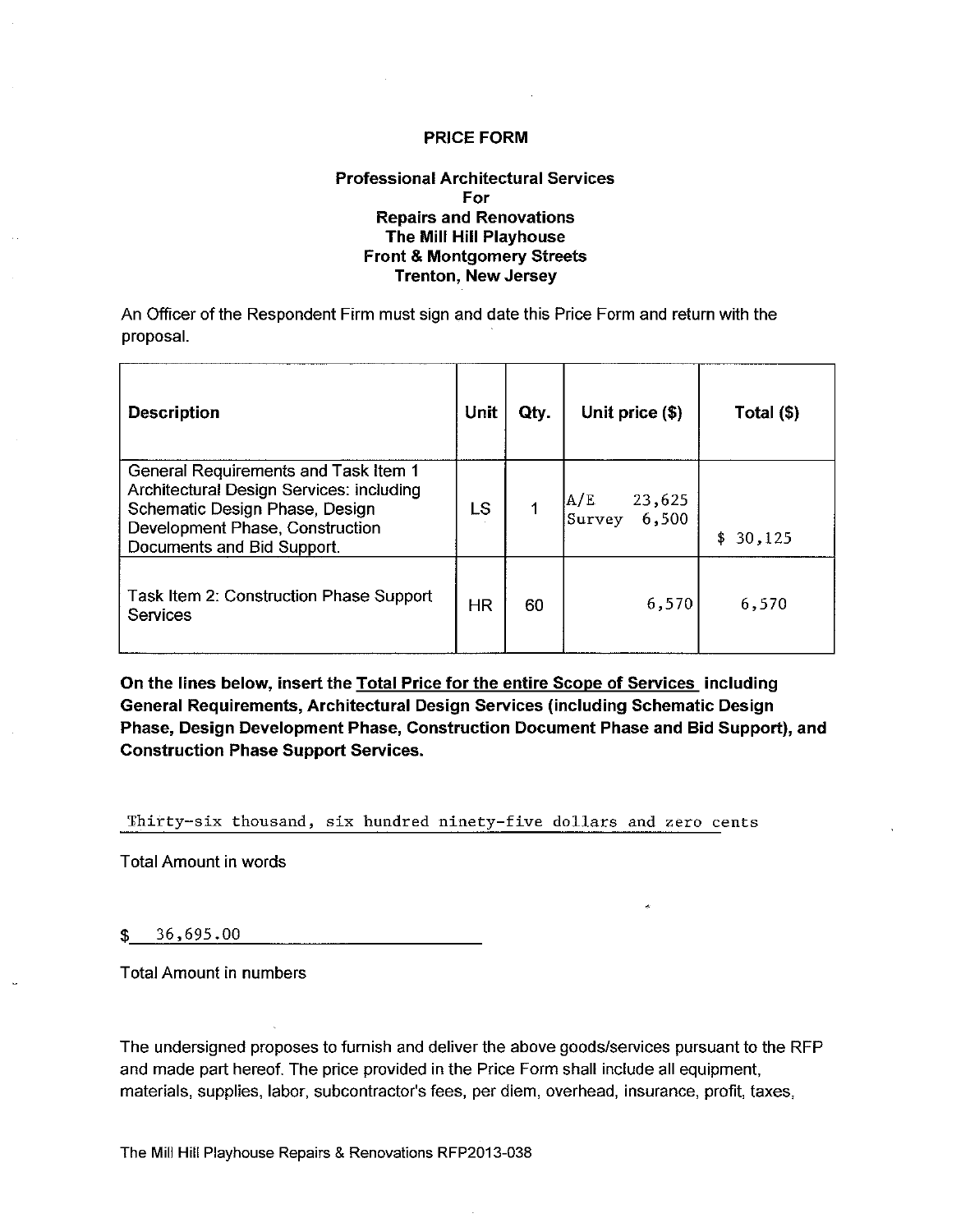materials, supplies, labor, subcontractor's fees, per diem, overhead, insurance, profit, taxes, shipping fees, warranties, submittal preparations, conformance with health and safety protocols, compliance with all regulations and other incidentals required to complete the Work as described in the Scope of Services.

 $\mathcal{L}_{\mathcal{L}}$ 

 $\sim$ 

| The Vaughn Collaborative                              | 22-3534761            |
|-------------------------------------------------------|-----------------------|
| Company                                               | Federal ID#           |
| 250 Phillips Blvd., Suite 295, West Trenton, NJ 08618 |                       |
| <b>Address</b>                                        |                       |
| ÷.                                                    | Ronald E. Vaughn, Jr. |
| Signature of Authorized Agent                         | <b>Print Name</b>     |
| Principal                                             | September 25, 2013    |
| Title                                                 | Date                  |
|                                                       |                       |
| 609/530-7400                                          | cvaughn@tvcarch.com   |
| <b>Telephone Number</b>                               | E-mail Address        |

 $\sim$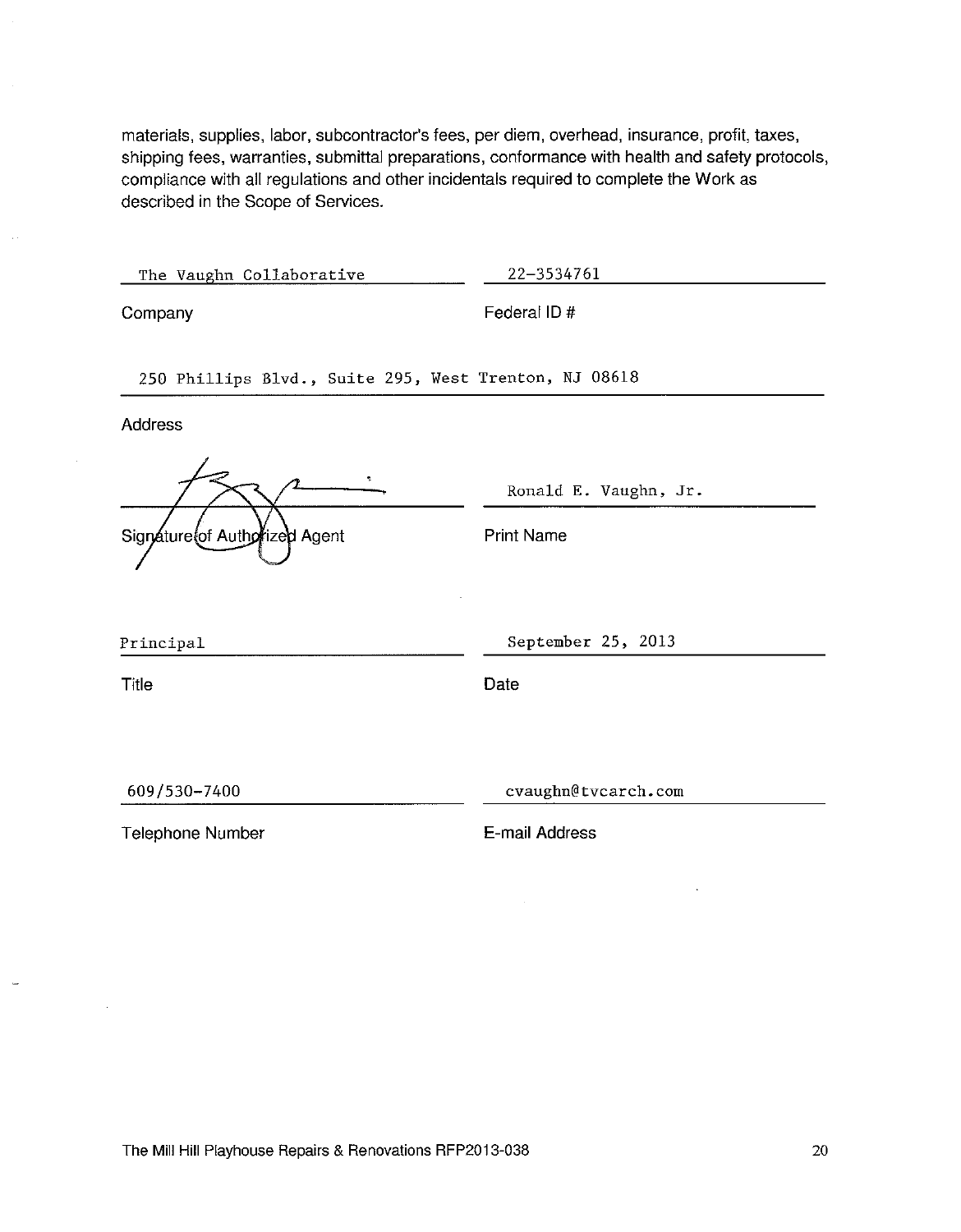#### **Professional Architectural Services** For **Repairs and Renovations** The Mill Hill Playhouse **Front & Montgomery Streets Trenton, New Jersey**

An Officer of the Respondent Firm must sign and date this Price Form and return with the proposal.

| <b>Description</b>                                                                                                                                                                  | Unit      | Qty. | Unit price (\$)                                | Total (\$)           |
|-------------------------------------------------------------------------------------------------------------------------------------------------------------------------------------|-----------|------|------------------------------------------------|----------------------|
| General Requirements and Task Item 1<br>Architectural Design Services: including<br>Schematic Design Phase, Design<br>Development Phase, Construction<br>Documents and Bid Support. | LS        |      | Assessment - \$150/hr<br>Design/CDs - \$110/hr | \$14,320<br>\$25,200 |
| Task Item 2: Construction Phase Support<br>Services                                                                                                                                 | <b>HR</b> | 60   | \$105/hr                                       | \$6,000              |

On the lines below, insert the Total Price for the entire Scope of Services including General Requirements, Architectural Design Services (including Schematic Design Phase, Design Development Phase, Construction Document Phase and Bid Support), and **Construction Phase Support Services.** 

Forty-five thousand, five hundred and twenty dollars and 00/100

**Total Amount in words** 

 $$45,520.00$ 

**Total Amount in numbers** 

The undersigned proposes to furnish and deliver the above goods/services pursuant to the RFP and made part hereof. The price provided in the Price Form shall include all equipment, materials, supplies, labor, subcontractor's fees, per diem, overhead, insurance, profit, taxes,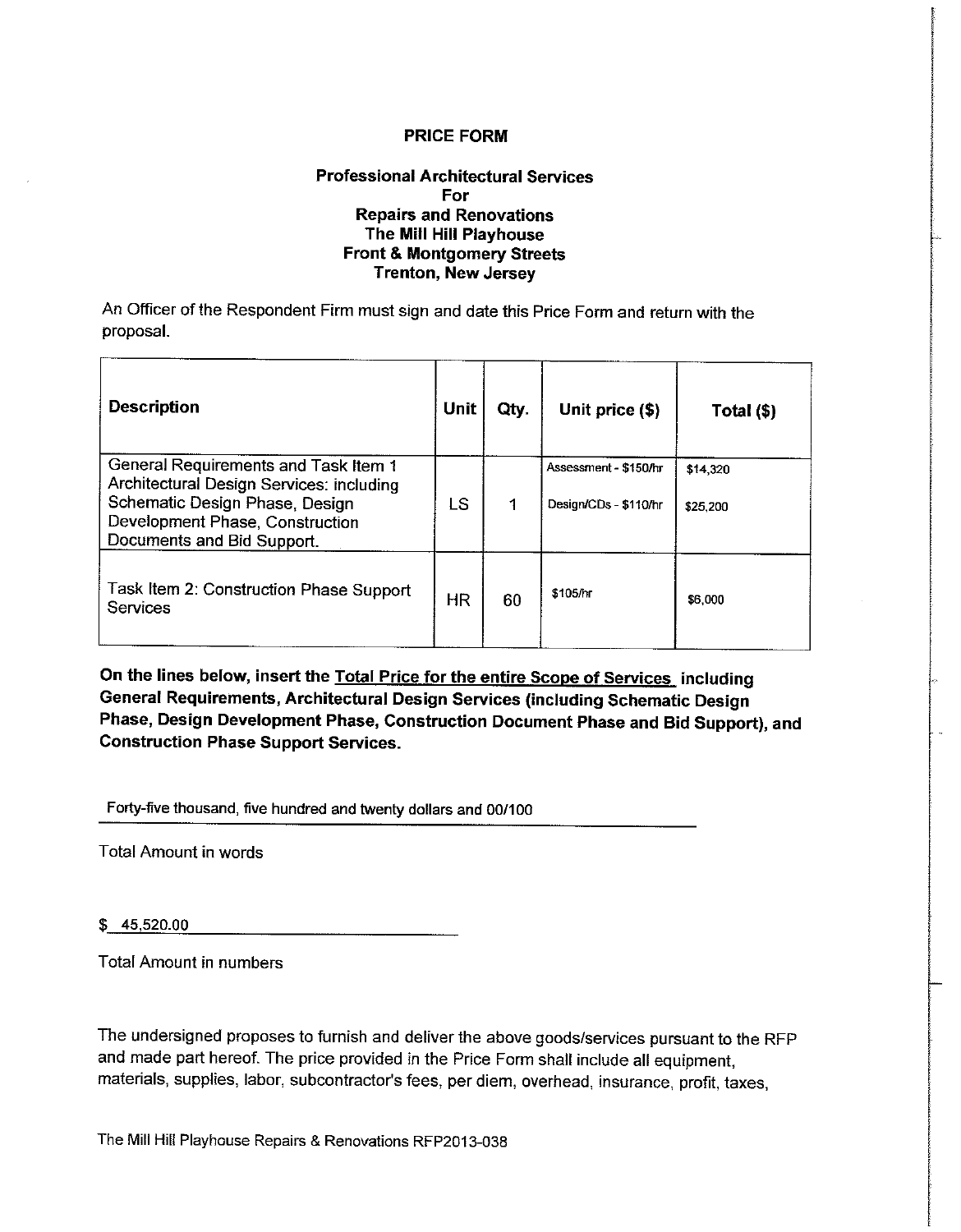shipping fees, warranties, submittal preparations, conformance with health and safety protocols, compliance with all regulations and other incidentals required to complete the Work as described in the Scope of Services.

| Joshua Zinder Architecture + Design             | 20-5588218                         |
|-------------------------------------------------|------------------------------------|
| Company                                         | Federal ID#                        |
| 20 Nassau Street, Suite 25, Princeton, NJ 08542 |                                    |
| Address<br>C<br>Signature of Authorized Agent   | Joshua Zinder<br><b>Print Name</b> |
| Principal                                       | September 25, 2013                 |
| <b>Title</b>                                    | Date                               |
| (609) 924-5004                                  | jzinder@joshuazinder.com           |
| <b>Telephone Number</b>                         | E-mail Address                     |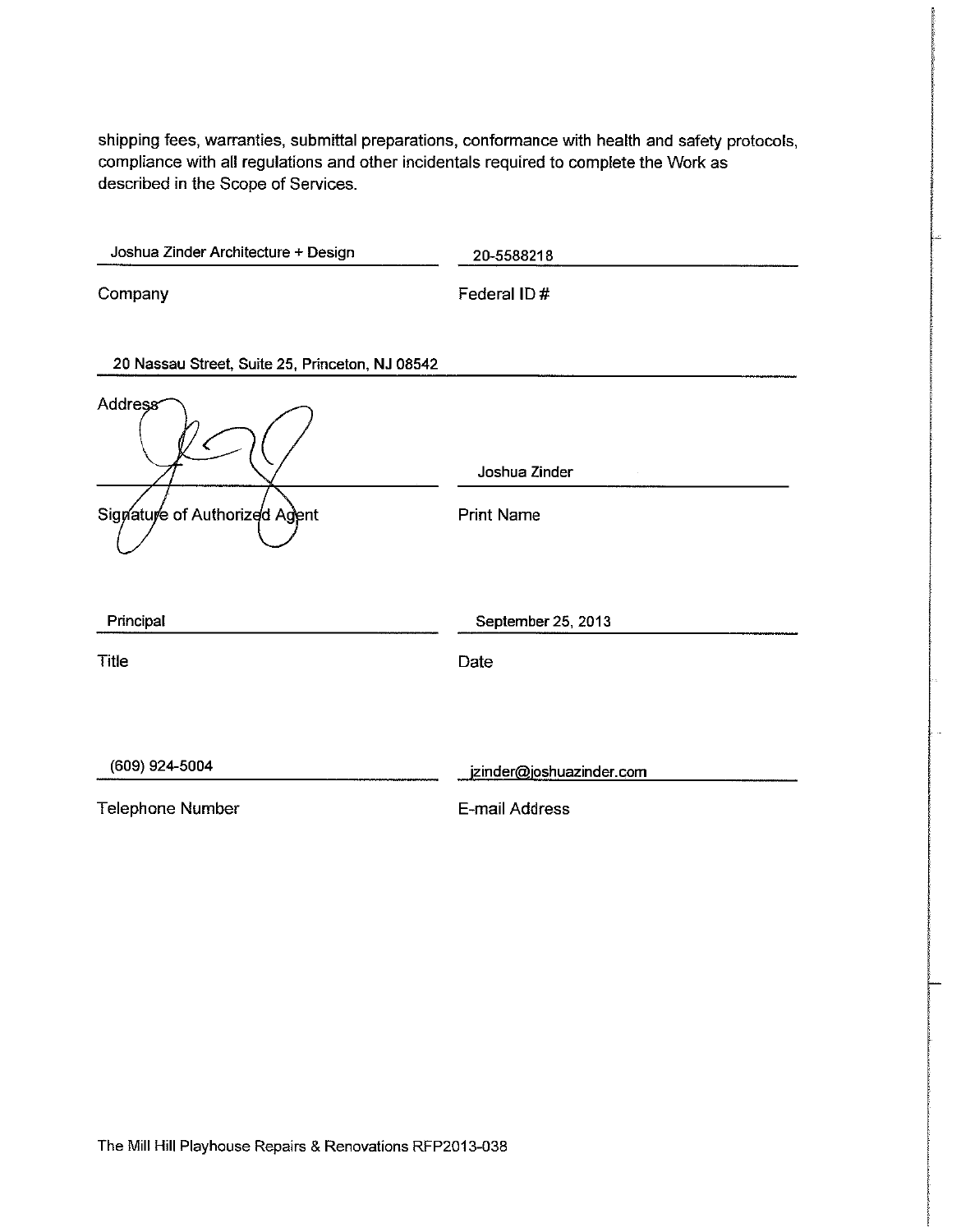## JOSHUA ZINDER ARCHITECTURE + DESIGN LLC

September 25, 2013

## PRICE SCHEDULE

| <b>HOURLY RATES</b>                  |    |        |
|--------------------------------------|----|--------|
| Principal                            |    | \$200  |
| Partner                              |    | \$185  |
| Senior Associate                     |    | \$ 145 |
| Project Architect                    |    | \$140  |
| Project Manager                      |    | \$120  |
| Architect                            |    | \$100  |
| Intern Architect                     | £. | -80    |
| Interior Designer / Graphic Designer | \$ | 60     |
| <b>CAD Draftsman</b>                 | \$ | 50     |
| Secretarial                          |    | 40     |

#### FEE PROPOSAL

**Existing Conditions Assessment Report:** 

| JZA&D  | \$7,820  |
|--------|----------|
| Loring | \$6.500  |
| Total  | \$14,320 |

## Design\* and Construction Documents:

| JZA&D  | \$9,200  |
|--------|----------|
| Loring | \$11,000 |
| VJA    | \$6.500  |
| Total  | \$25,200 |

Construction Administration (Based on 60 hour allowance in Addendum #1)

| JZA&D  | \$3.400 |
|--------|---------|
| Loring | \$2,600 |
| Total  | \$6,000 |
|        |         |

#### **TOTAL**

\$45,520

\*The Owner should consider eliminating Schematic Design phase and moving directly into Design Development to garner savings in fees.

Joshua Zinder, AA | NCARB | LEED AP  $Pf$ incipal

20 Nassau Street, Suite 25 Princeton, New Jersey 08542 T:609.924.5004 F:609.924.5008

JZA+D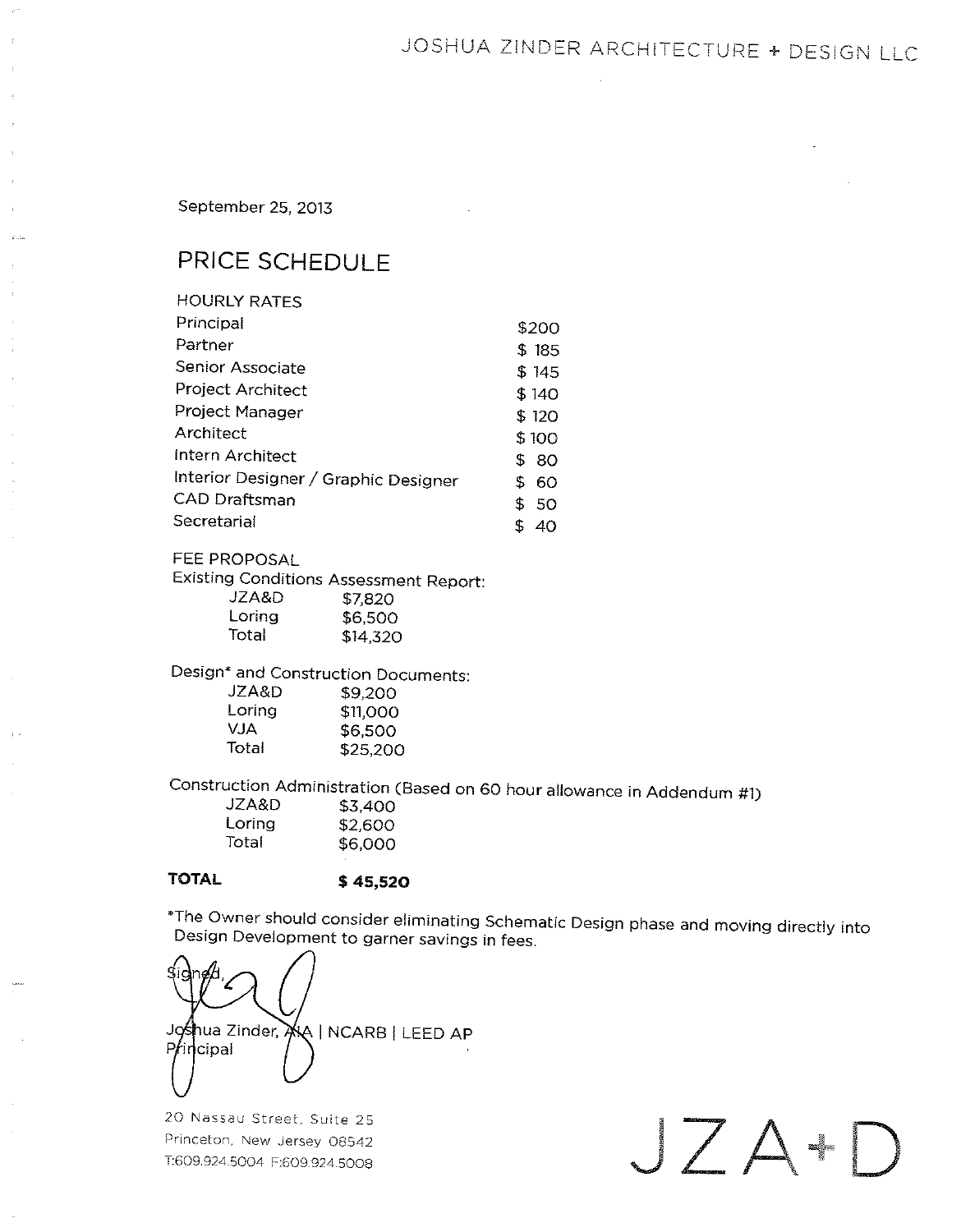#### **Professional Architectural Services** For **Repairs and Renovations** The Mill Hill Playhouse **Front & Montgomery Streets Trenton, New Jersey**

An Officer of the Respondent Firm must sign and date this Price Form and return with the proposal.

| <b>Description</b>                                                                                                                                                                                | Unit | Qty. | Unit price (\$) | Total (\$) |
|---------------------------------------------------------------------------------------------------------------------------------------------------------------------------------------------------|------|------|-----------------|------------|
| <b>General Requirements and Task Item 1</b><br><b>Architectural Design Services: Including</b><br>Schematic Design Phase, Design<br>Development Phase, Construction<br>Documents and Bid Support. | LS   |      |                 | 41, 744.80 |
| <b>Task Item 2: Construction Phase Support</b><br>Services                                                                                                                                        | HR.  | 60   |                 | 7,689.00   |

On the lines below, insert the Total Price for the entire Scope of Services including General Requirements, Architectural Design Services (including Schematic Design Phase, Design Development Phase, Construction Document Phase and Bid Support), and **Construction Phase Support Services.** 

Task 1 - forty-one thousand seven hundred forty-form and eighty cents. **Total Amount in words** 

(fortynine thousand four hundred thirty three and  $\frac{44}{9}$ **Total Amount in numbers** 

The undersigned proposes to furnish and deliver the above goods/services pursuant to the RFP and made part hereof. The price provided in the Price Form shall include all equipment, materials, supplies, labor, subcontractor's fees, per diem, overhead, insurance, profit, taxes,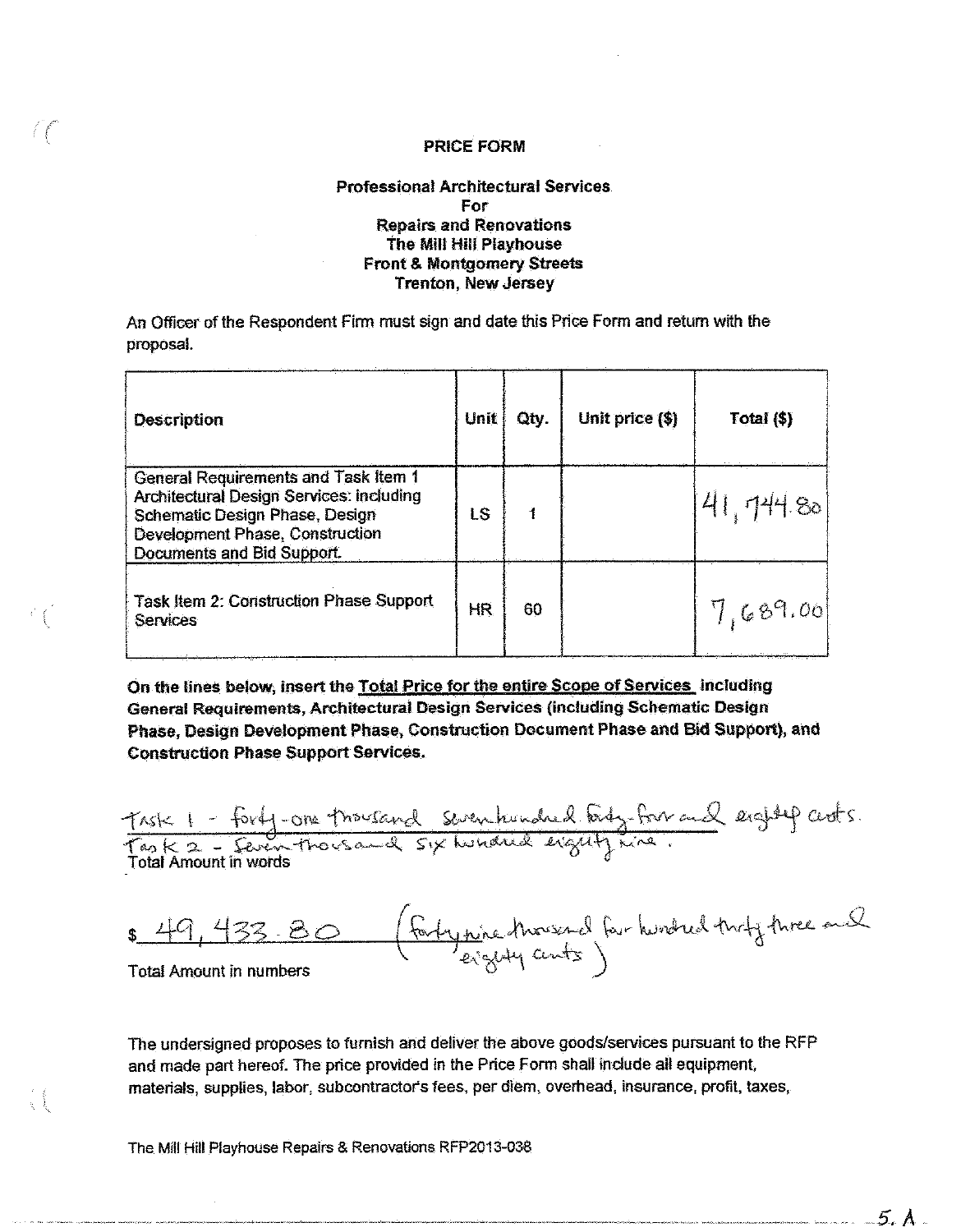







Architecture | Interior Design | Sustainable Design | Historic Preservation

**5. PRICE SCHEDULE** 

 $\sigma$ 

Date

 $\sqrt{3}$ 

Signature

Jenglifer A. Stark, AIA, CSBA

| Firm<br>Stark Design pc                                                                                                      | <b>Title</b>                            | <b>Hours</b>   | Rate/hr.        | <b>Total</b> |  |
|------------------------------------------------------------------------------------------------------------------------------|-----------------------------------------|----------------|-----------------|--------------|--|
| Jennifer Stark, AIA, CSBA<br><b>Schematic Design</b><br>Phase/Design Development<br>Phase                                    | Project Lead,<br>Principal<br>Architect |                | \$125.00        |              |  |
|                                                                                                                              |                                         |                |                 |              |  |
| . vey and review of<br>existing documents<br>Condition assessment letter                                                     |                                         | 8              | \$125.00        | \$1,000.00   |  |
| with prioritized<br>recommendations<br>DD level Preparation of<br>plans, elevations, site plan,<br>needed to convey proposed |                                         | 8              | \$125.00        | \$1,000.00   |  |
| scope of work; outline<br>specifications.                                                                                    |                                         | 36             | \$125.00        | \$4,500.00   |  |
| Preparation of probable<br>construction schedule<br>Submit SD/DD documents<br>for Review (Owner and                          |                                         | 8.             | \$125.00        | \$1,000.00   |  |
| NJHT)<br>Meeting with Owner to<br>discuss comments on                                                                        |                                         | $\overline{2}$ | \$125.00        | \$250.00     |  |
| SD/DD documents, findings,<br>conclusions                                                                                    |                                         | 4              | \$125.00        | \$250.00     |  |
|                                                                                                                              |                                         |                | <b>Subtotal</b> | \$8,000.00   |  |

8 Ardsley Road, Yardley, PA 19067 | phone: 215.295.1207 | email: istarkaia@verizon.net | www.starkdesignarch.com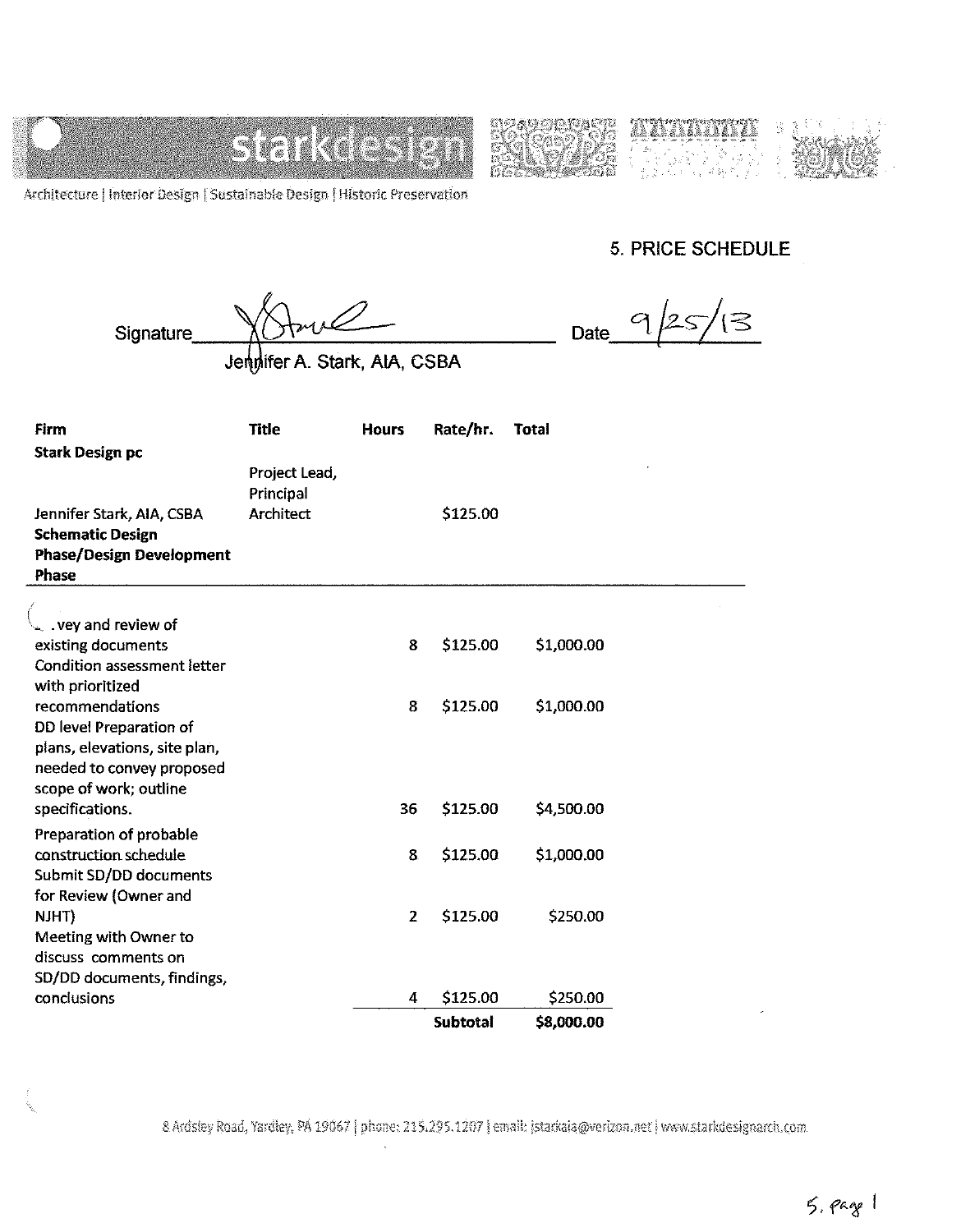### **Construction Document** Phase

| 25 | \$125.00          | \$3,125.00           | 25 hrs cap in CA     | task 2       | \$3,125.00  |
|----|-------------------|----------------------|----------------------|--------------|-------------|
|    |                   |                      |                      |              |             |
|    |                   |                      |                      | design       |             |
|    |                   |                      |                      | Stark        |             |
|    |                   |                      |                      |              |             |
|    |                   |                      |                      |              |             |
|    |                   |                      |                      |              |             |
|    |                   |                      |                      |              |             |
|    |                   |                      |                      |              |             |
|    |                   |                      |                      |              |             |
|    |                   |                      |                      |              |             |
|    | <b>Subtotal</b>   | \$1,750.00           |                      | task 1       | \$18,125.00 |
| 5. | \$125.00          | \$625.00             |                      | stark design |             |
|    |                   |                      |                      |              |             |
|    |                   |                      |                      |              |             |
| 5  | \$125.00          | \$625.00             |                      |              |             |
|    |                   |                      |                      |              |             |
|    |                   |                      |                      |              |             |
|    |                   |                      |                      |              |             |
|    |                   |                      |                      |              |             |
|    | <b>Subtotal</b>   | \$8,375.00           |                      |              |             |
| 4  | \$125.00          | \$250.00             |                      |              |             |
|    |                   |                      |                      |              |             |
|    |                   |                      |                      |              |             |
|    |                   |                      |                      |              |             |
|    |                   |                      |                      |              |             |
| 3  | \$125.00          | \$375.00             |                      |              |             |
| 60 | \$125.00          | \$7,500.00           |                      |              |             |
|    | $\mathbf{2}$<br>4 | \$125.00<br>\$125.00 | \$250.00<br>\$500.00 |              |             |

i.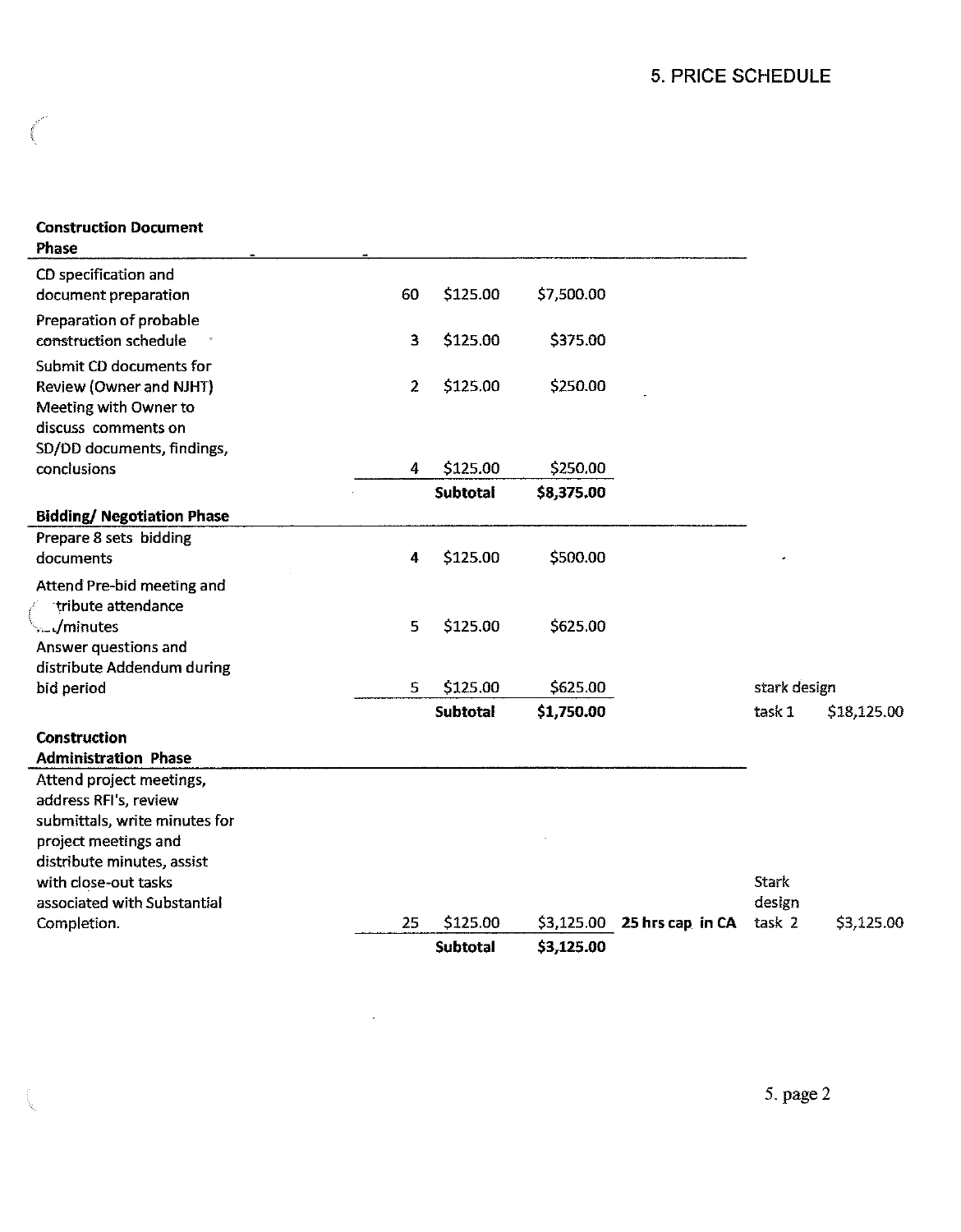| <b>Princeton Engineering</b><br><b>Services</b> |                                |                 |            |                       |
|-------------------------------------------------|--------------------------------|-----------------|------------|-----------------------|
|                                                 | Principal /                    |                 |            |                       |
| Sanjeev Agarwal, P.E.                           | <b>EOR</b>                     | \$140.00        |            |                       |
| Adam Samuelson, P.E.                            | <b>Sr. Mechanical Engineer</b> | \$110.00        |            |                       |
|                                                 | Sr. Electrical                 |                 |            |                       |
| Venkat Iyer, P.E.                               | Engineer                       | \$110.00        |            |                       |
|                                                 | average                        |                 |            |                       |
|                                                 | hourly rate:                   | \$120.00 /hr    |            |                       |
| <b>Schematic Design</b>                         |                                |                 |            |                       |
| <b>Phase/Design Development</b><br>Phase        |                                |                 |            |                       |
| Site Survey, Investigation                      |                                |                 |            |                       |
| and Data Gathering                              | 8                              | \$120.00        | \$960.00   |                       |
| te Review for MEP                               | 4                              | \$120.00        | \$480.00   |                       |
| Prepare contract drawings                       |                                |                 |            |                       |
| and specifications                              | 20                             | \$120.00        | \$2,400.00 |                       |
|                                                 |                                | <b>Subtotal</b> | \$3,840.00 |                       |
| <b>Construction Document</b>                    |                                |                 |            |                       |
| <b>Phase</b>                                    |                                |                 |            |                       |
| Prepare contract drawings                       |                                |                 |            |                       |
| and specifications                              | 20                             | \$120.00        | \$2,400.00 |                       |
|                                                 |                                | <b>Subtotal</b> | \$2,400.00 |                       |
| <b>Bidding/Negotiation Phase</b>                |                                |                 |            |                       |
| Address addenda questions                       | 2 <sup>1</sup>                 | \$120.00        | \$240.00   | Princeton engineering |
|                                                 |                                | <b>Subtotal</b> | \$240.00   | task 1<br>\$6,480.00  |

 $\sim 10^{-10}$ 

 $\sim 10^{-1}$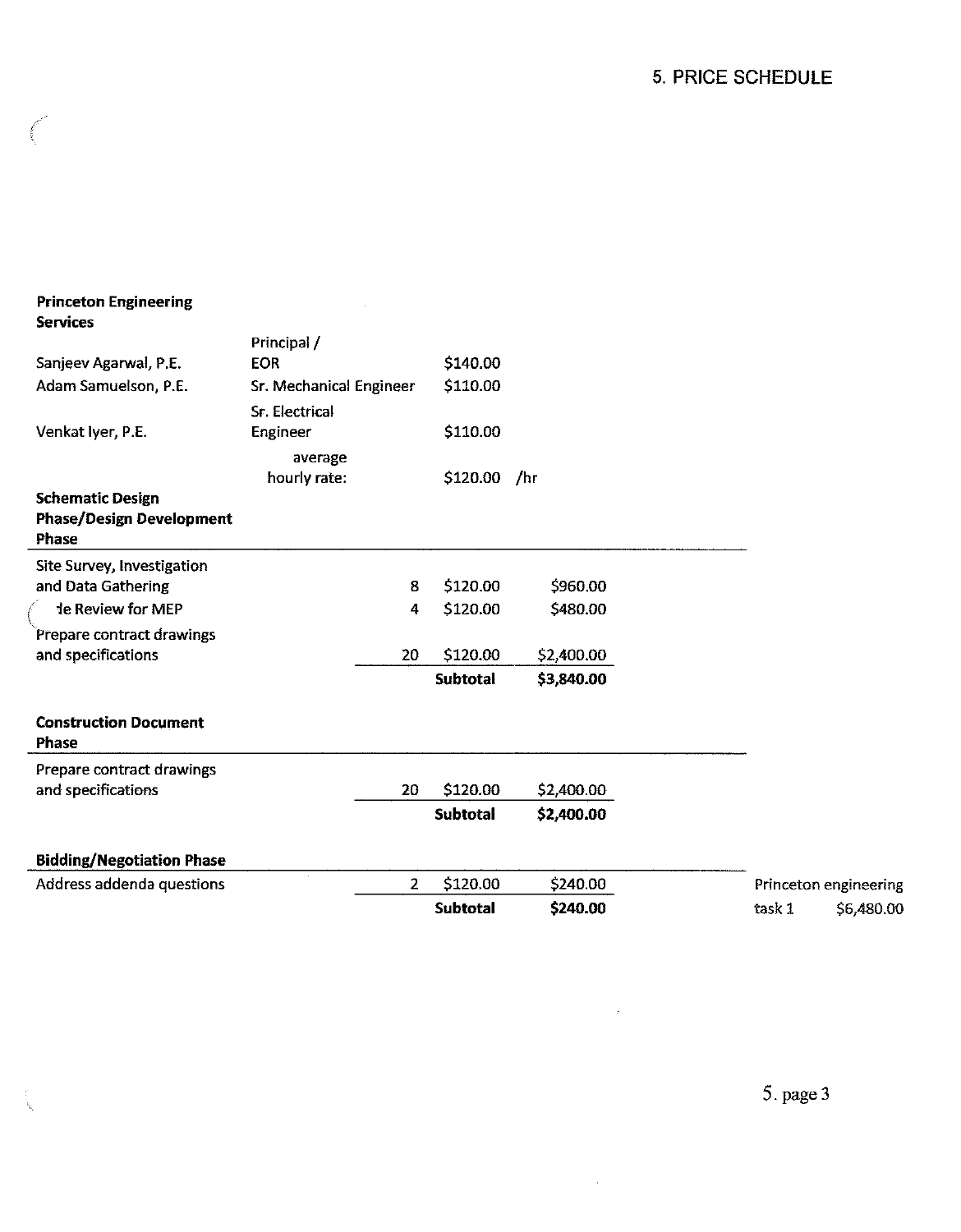## 5. PRICE SCHEDULE

| Construction<br><b>Administration Phase</b>                 |              |       |                             |            | subtotal<br>\$1,800.00      |        |                       |
|-------------------------------------------------------------|--------------|-------|-----------------------------|------------|-----------------------------|--------|-----------------------|
|                                                             |              |       |                             |            |                             |        | Princeton engineering |
| Respond to RFIs, review<br>submittals & shop drawings,      |              |       |                             |            |                             |        |                       |
| perform punchlist survey                                    |              | 15    | \$120.00<br><b>Subtotal</b> |            | \$1,800.00 15 hrs cap in CA | task 2 | \$1,800.00            |
|                                                             |              |       | $\ddot{\phantom{a}}$        | \$1,800.00 |                             |        |                       |
|                                                             |              |       |                             |            |                             |        |                       |
| <b>Hopewell Valley</b>                                      |              |       |                             |            |                             |        |                       |
| <b>Engineering, PC</b>                                      |              |       |                             |            |                             |        |                       |
| Russell M. Smith, PE                                        | Principal    |       | \$215.00                    |            |                             |        |                       |
|                                                             | Associate    |       |                             |            |                             |        |                       |
| Donald Kamp, PLS, PP, CP                                    | Engineer     |       | \$160.00                    |            |                             |        |                       |
|                                                             | Survey party |       |                             |            |                             |        |                       |
| Jon Slaton, PLS                                             | chief        |       | \$123.00                    |            |                             |        |                       |
|                                                             | CAD tech III |       | \$104.00                    |            |                             |        |                       |
|                                                             | Admin.       |       | \$61.00                     |            |                             |        |                       |
|                                                             | avg. hourly  |       |                             |            |                             |        |                       |
|                                                             | rate         |       | \$132.60                    |            |                             |        |                       |
| <b>Schematic Design</b>                                     |              |       |                             |            |                             |        |                       |
| <b>Phase/Design Development</b>                             |              |       |                             |            |                             |        |                       |
| <b>Phase</b>                                                |              |       |                             |            |                             |        |                       |
| Update the 7/14/04                                          |              |       |                             |            |                             |        |                       |
| Topographic Survey and                                      |              |       |                             |            |                             |        |                       |
| complete video investigation<br>of existing storm system in |              |       |                             |            |                             |        |                       |
| the rear courtyard                                          |              | 8     | \$132.60                    | \$1,060.80 |                             |        |                       |
| Evaluate existing storm                                     |              |       |                             |            |                             |        |                       |
| system                                                      |              | 7     | \$132.60                    | \$928.20   |                             |        |                       |
| Prepare schematic and                                       |              |       |                             |            |                             |        |                       |
| design development level                                    |              |       |                             |            |                             |        |                       |
| design of drainage                                          |              |       |                             |            |                             |        |                       |
| improvements in the                                         |              |       |                             |            |                             |        |                       |
| courtyard                                                   |              | $-19$ | \$132.60                    | \$2,519.40 |                             |        |                       |
| Attend meetings with the                                    |              |       |                             |            |                             |        |                       |
| project team, as required.                                  |              | 4     | \$132.60                    | \$530.40   |                             |        |                       |
|                                                             |              |       | Subtotal                    | \$5,038.80 |                             |        |                       |

**College**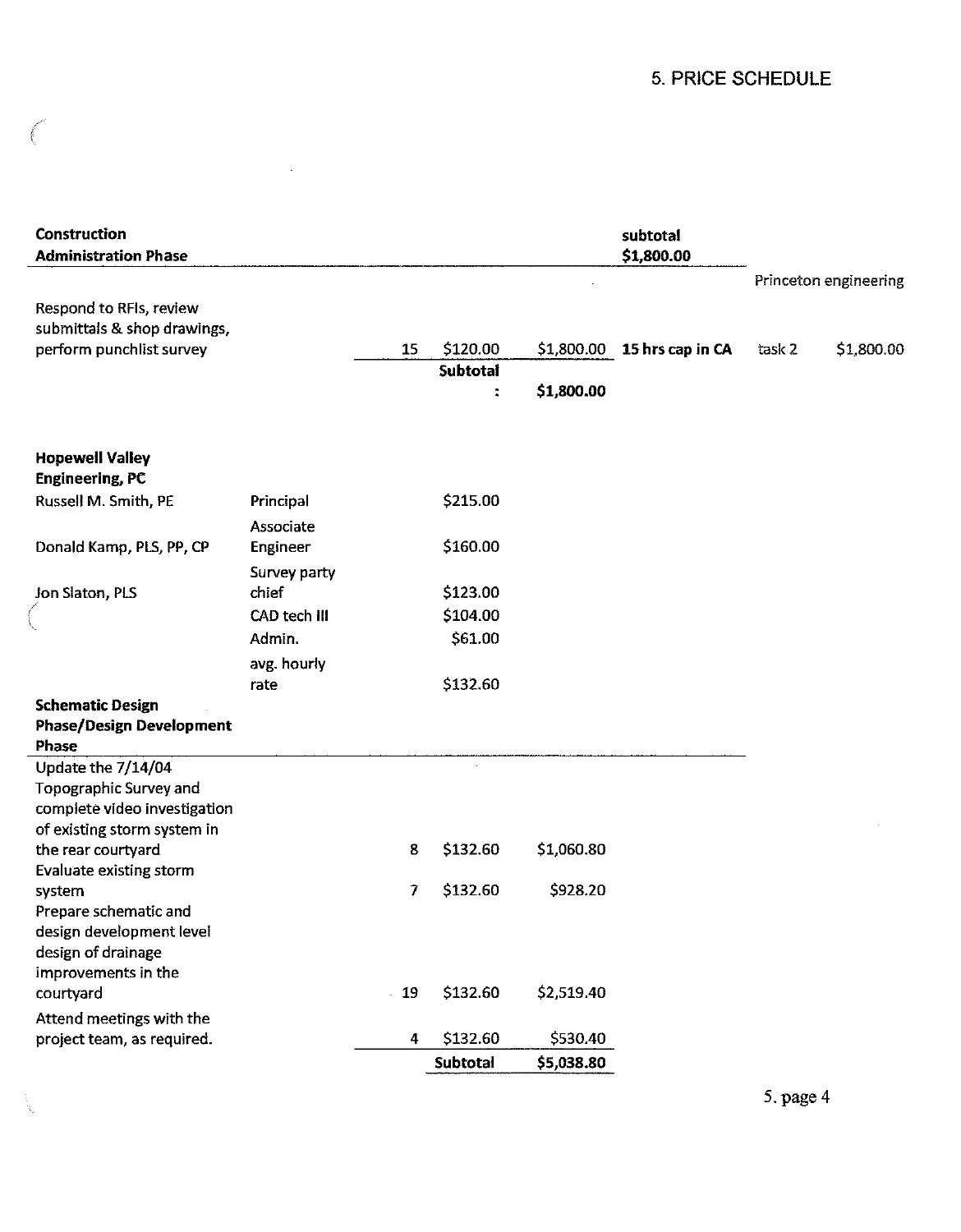$\mathcal{A}$ 

 $\label{eq:2.1} \frac{1}{\sqrt{2}}\left(\frac{1}{\sqrt{2}}\right)^{2} \left(\frac{1}{\sqrt{2}}\right)^{2} \left(\frac{1}{\sqrt{2}}\right)^{2} \left(\frac{1}{\sqrt{2}}\right)^{2} \left(\frac{1}{\sqrt{2}}\right)^{2} \left(\frac{1}{\sqrt{2}}\right)^{2} \left(\frac{1}{\sqrt{2}}\right)^{2} \left(\frac{1}{\sqrt{2}}\right)^{2} \left(\frac{1}{\sqrt{2}}\right)^{2} \left(\frac{1}{\sqrt{2}}\right)^{2} \left(\frac{1}{\sqrt{2}}\right)^{2} \left(\$ 

| <b>Construction Document</b><br>Phase                                        |           |              |                 |            |                  |                   |                      |
|------------------------------------------------------------------------------|-----------|--------------|-----------------|------------|------------------|-------------------|----------------------|
| Prepare construction plans<br>and details                                    |           | 30           | \$132.60        | \$3,978.00 |                  |                   |                      |
| Review written<br>specifications provided by<br>the architect, if required.  |           | $\mathbf{1}$ | \$132.60        | \$132.60   |                  |                   |                      |
| Attend meetings with the<br>project team, as required.                       |           | 4            | \$132.60        | \$530.40   |                  |                   |                      |
|                                                                              |           |              | <b>Subtotal</b> | \$4,641.00 |                  |                   |                      |
|                                                                              |           |              |                 |            |                  |                   |                      |
| <b>Bidding/Negotiation Phase</b>                                             |           |              |                 |            |                  |                   | Hopewell valley eng. |
|                                                                              |           | $\mathbf{1}$ | \$160.00        | \$160.00   |                  | task 1            | \$9,839.80           |
|                                                                              |           |              | Subtotal        | \$160.00   |                  |                   |                      |
| <b>Construction</b><br><b>Administration Phase</b>                           |           |              |                 |            |                  |                   |                      |
| Engineering and inspection                                                   |           |              |                 |            |                  |                   |                      |
| time during construction                                                     | Engineer  | 8            | \$160           | \$1,280.00 |                  |                   |                      |
|                                                                              | Inspector | 12           | \$107           | \$1,284.00 | 20 hrs cap in CA |                   | Hopewell valley eng. |
|                                                                              |           |              | Subtotal        | \$2,564.00 |                  | task <sub>2</sub> | \$2,564.00           |
|                                                                              |           |              |                 |            |                  |                   |                      |
| <b>Becker Frondorf Cost</b><br><b>Estimating</b><br>John Frondorf, Principal |           |              |                 |            |                  |                   |                      |
| <b>Schematic Design/Design</b>                                               |           |              |                 |            |                  |                   |                      |

Development combined probable construction cost estimate

 $\hat{\Lambda}_i$ 

f

\$2,400.00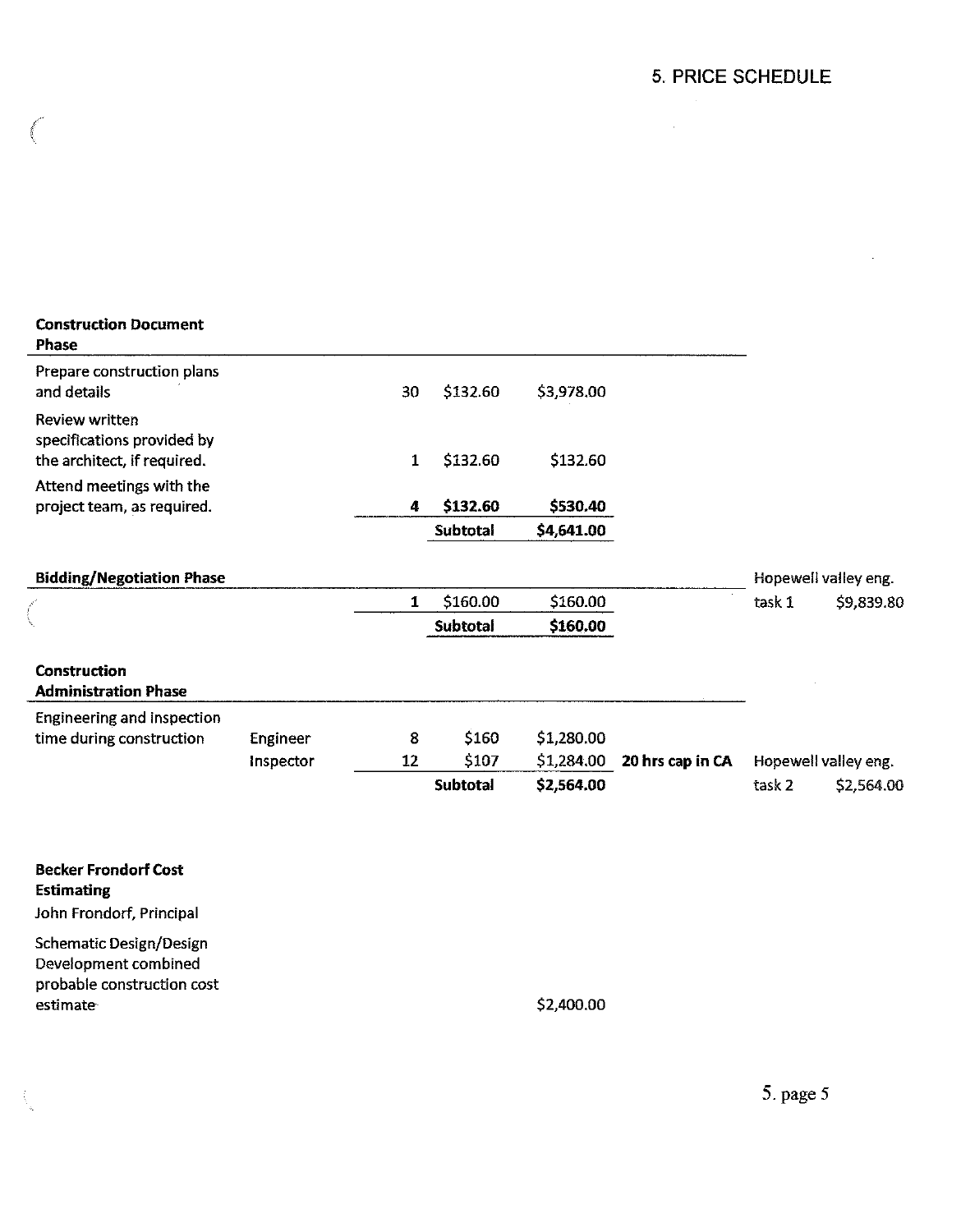## 5. PRICE SCHEDULE

| <b>Construction Design Phase</b><br>probable construction cost |                       |             |                 |            |
|----------------------------------------------------------------|-----------------------|-------------|-----------------|------------|
| estimate                                                       |                       | \$3,200.00  | Becker Frondorf |            |
|                                                                | Subtotal              | \$5,600.00  | task 1          | \$5,600.00 |
| Reimbursables                                                  |                       |             |                 |            |
| 24 x 36 printing                                               | \$5.00                | per sheet   |                 |            |
| $81/2 \times 11 b/w$                                           | \$0.25                | per sheet   |                 |            |
| US post or Fed Ex                                              | at cost               |             |                 |            |
| CD's                                                           | at cost               |             |                 |            |
| mileage                                                        | \$0.56                | per mile    |                 |            |
|                                                                | task 1                | \$1,700.00  |                 |            |
|                                                                | task 2                | \$200.00    |                 |            |
|                                                                | Reimbursable          |             |                 |            |
|                                                                | <b>Total</b>          | \$1,900.00  |                 |            |
|                                                                | task1 grand total     | \$41,744.80 |                 |            |
|                                                                | task 2 grand total    | \$7,689.00  |                 |            |
|                                                                | task 1 + task 2 total | \$49,433.80 |                 |            |

 $\overline{\phantom{a}}$ 

 $\bar{z}$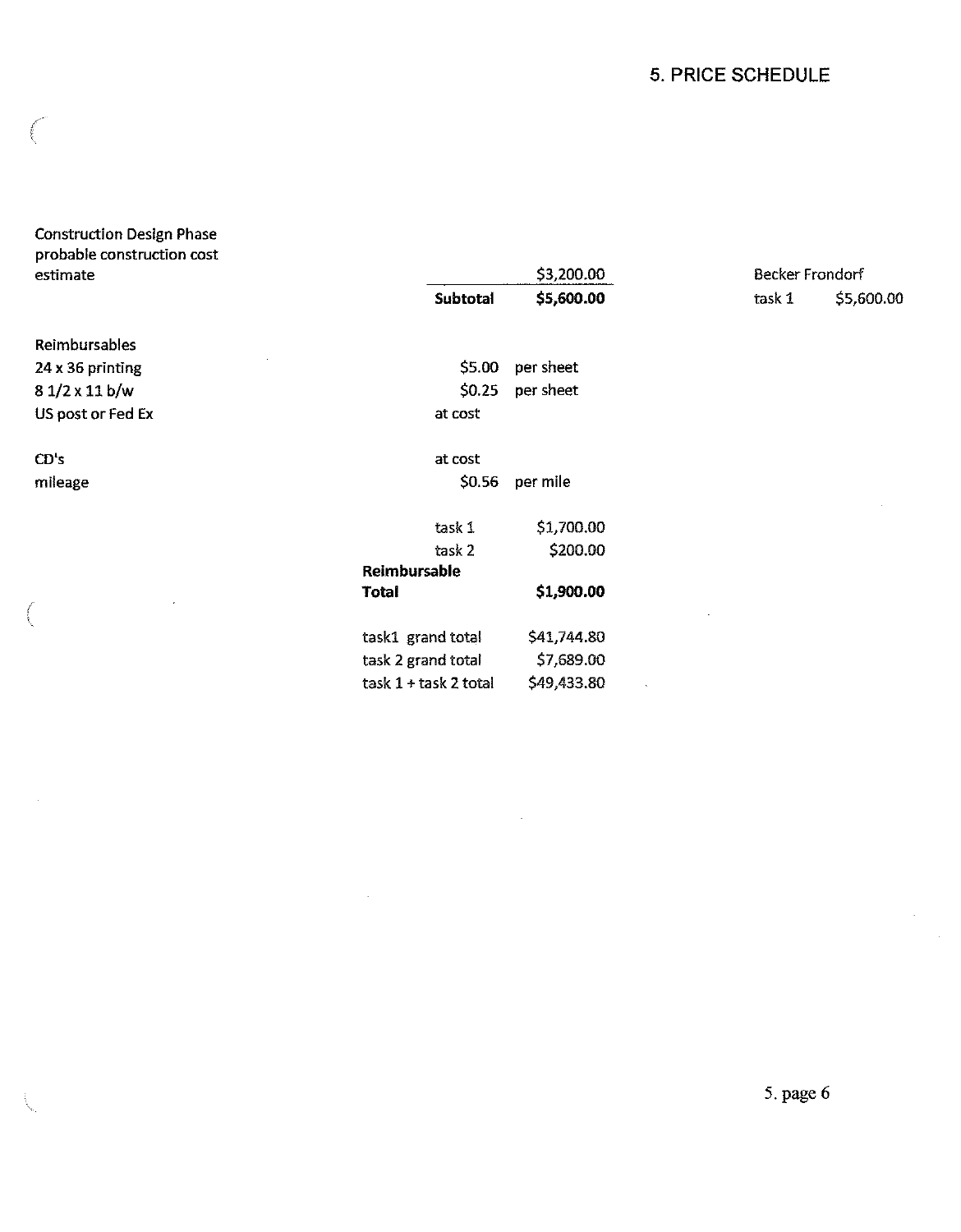#### **Professional Architectural Services** For **Repairs and Renovations** The Mill Hill Playhouse **Front & Montgomery Streets Trenton, New Jersey**

An Officer of the Respondent Firm must sign and date this Price Form and return with the proposal.

| <b>Description</b>                                                                                                                                                                  | Uni<br>t | Qty. | Unit price (\$) | Total (\$) |
|-------------------------------------------------------------------------------------------------------------------------------------------------------------------------------------|----------|------|-----------------|------------|
| General Requirements and Task Item 1<br>Architectural Design Services: including<br>Schematic Design Phase, Design<br>Development Phase, Construction<br>Documents and Bid Support. | LS       |      | 52,800          | 52,800     |
| Task Item 2: Construction Phase Support<br>Services                                                                                                                                 | HR       | 40   | \$125/hour      | 7,500      |

On the lines below, insert the Total Price for the entire Scope of Services including General Requirements, Architectural Design Services (including Schematic Design Phase, Design Development Phase, Construction Document Phase and Bid Support), and Construction Phase Support Services.

#### Sixty thousand three hundred dollars

**Total Amount in words** 

 $$60,300$ 

**Total Amount in numbers** 

The undersigned proposes to furnish and deliver the above goods/services pursuant to the RFP and made part hereof. The price provided in the Price Form shall include all equipment,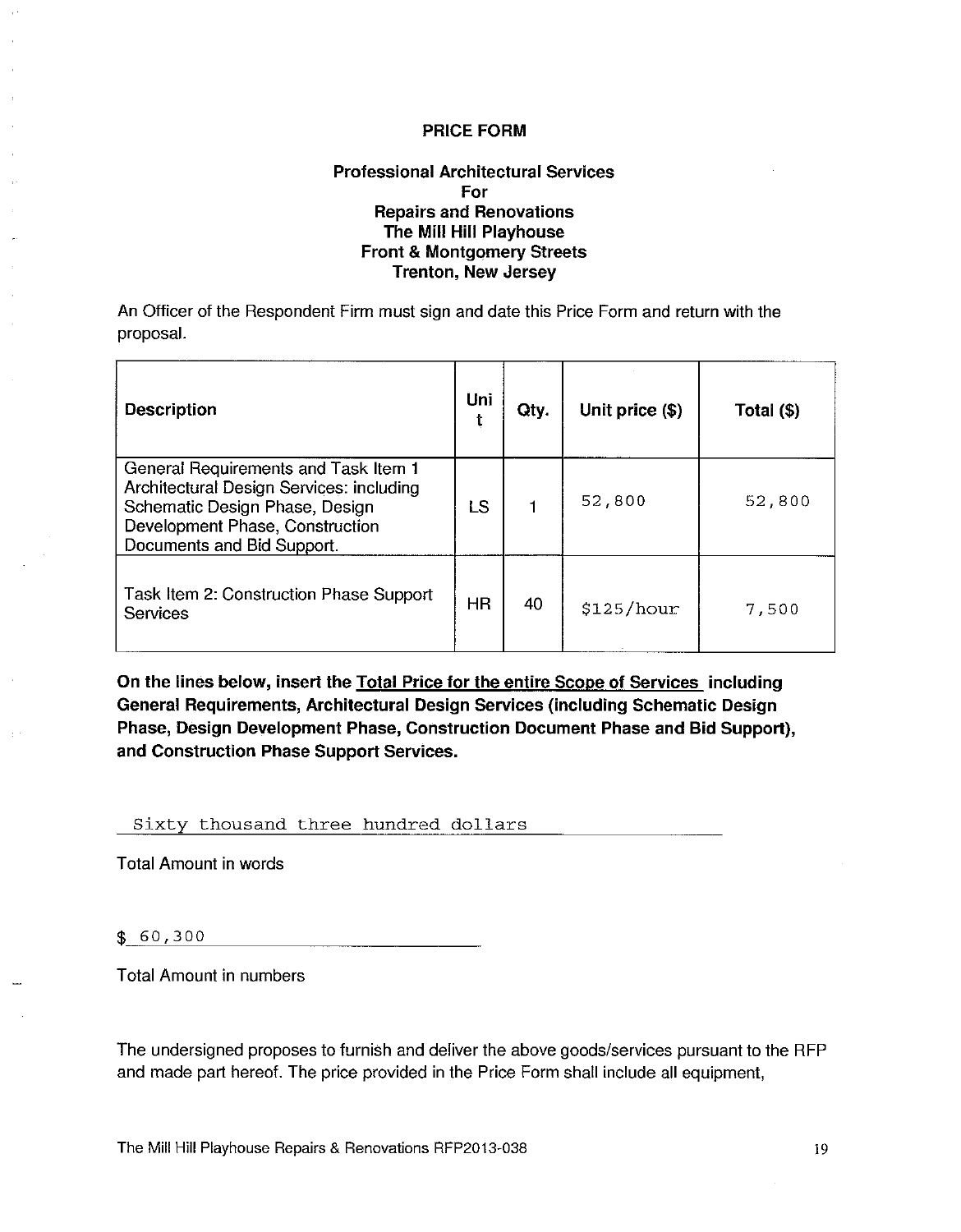#### **PROPOSAL**

The undersigned respondent declares that he/she has read the Notice of Request for Proposal, Instructions to Respondents, Affidavits and Scope of Services, Requirements, Evaluation Criteria attached, that he/she has determined the conditions affecting the proposal agrees, if this proposal is accepted, to furnish and deliver the following:

 $M_{1}M^{c}$  ( $A$   $M^{c}$   $M^{c}$  )  $M^{c}$  (SIGNATURE BY AUTHORIZED REPRESENTATIVE)

The undersigned is a Corporation, Partnership or Individual under the laws of the State of

New Jersey having its principal office at 32 Nassau St. Princeton, NJ 08542

| COMPANY:     | Ford 3 Architects         |
|--------------|---------------------------|
| ADDRESS:     | 32 Nassau Street, Floor 3 |
|              | Princeton, NJ 08542       |
| FED. ID No.: | 80-0082191                |
| NAME:        | Moira McClintock          |
| TELEPHONE:   | $609 - 924 - 0043$        |
| FAX:         | 609-924-2380              |
| E-MAIL:      | MoiraM@ford3.com          |
| DATE:        | September 24, 2013        |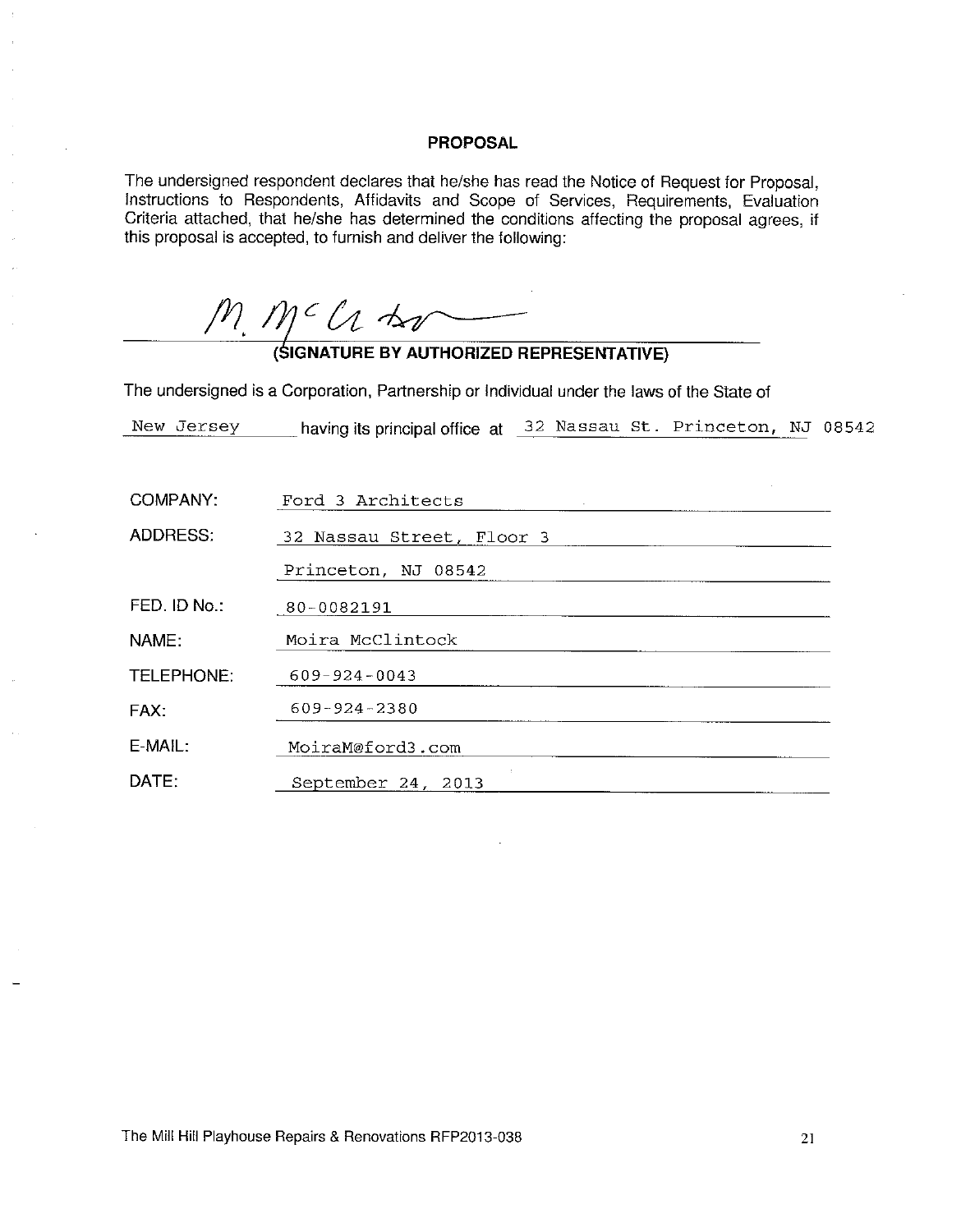#### **Professional Architectural Services** For **Repairs and Renovations** The Mill Hill Playhouse **Front & Montgomery Streets Trenton, New Jersey**

An Officer of the Respondent Firm must sign and date this Price Form and return with the proposal.

| <b>Description</b>                                                                                                                                                                  | Unit | Qty. | Unit price (\$) | Total (\$)  |
|-------------------------------------------------------------------------------------------------------------------------------------------------------------------------------------|------|------|-----------------|-------------|
| General Requirements and Task Item 1<br>Architectural Design Services: including<br>Schematic Design Phase, Design<br>Development Phase, Construction<br>Documents and Bid Support. | LS   |      | \$58,140.00     | \$58,140.00 |
| Task Item 2: Construction Phase Support<br>Services                                                                                                                                 | HR   | 60   | \$140           | \$8,400.00  |

On the lines below, insert the **Total Price for the entire Scope of Services** including General Requirements, Architectural Design Services (including Schematic Design Phase, Design Development Phase, Construction Document Phase and Bid Support), and **Construction Phase Support Services.** 

Sixty-six Thousand Five Hundred and Forty Dollars

**Total Amount in words** 

## $$66,540.00$

**Total Amount in numbers** 

The undersigned proposes to furnish and deliver the above goods/services pursuant to the RFP and made part hereof. The price provided in the Price Form shall include all equipment, materials, supplies, labor, subcontractor's fees, per diem, overhead, insurance, profit, taxes,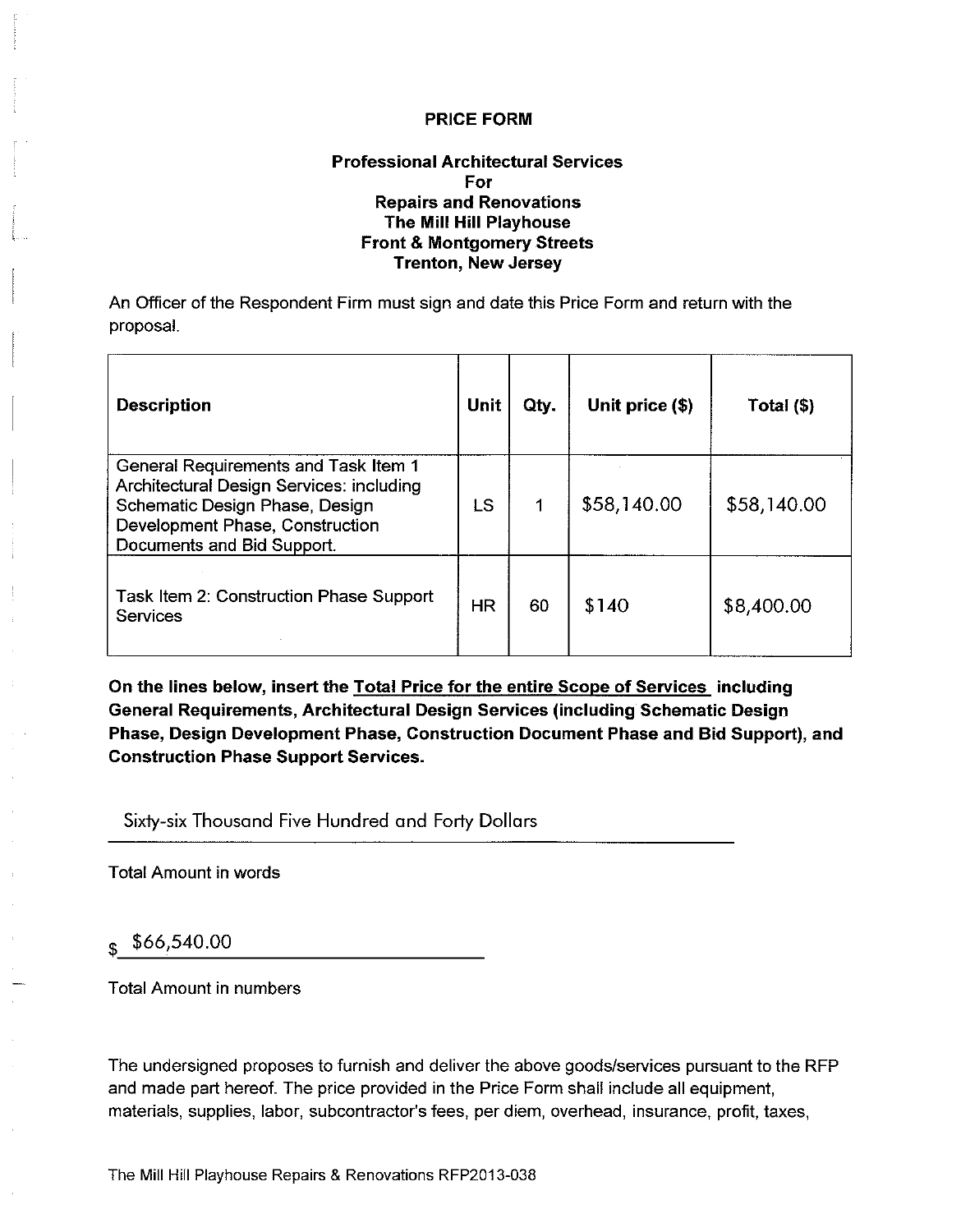shipping fees, warranties, submittal preparations, conformance with health and safety protocols, compliance with all regulations and other incidentals required to complete the Work as described in the Scope of Services.

| HMR Architects, PA                                 | 22-1966552                 |
|----------------------------------------------------|----------------------------|
| Company                                            | Federal ID#                |
| 821 Alexander Road, Suite 115, Princeton, NJ 08540 |                            |
| <b>Address</b>                                     |                            |
|                                                    | Robert W. Russell          |
| <b>Signature of Authorized Agent</b>               | <b>Print Name</b>          |
| Principal                                          | 25 September 2013          |
| <b>Title</b>                                       | Date                       |
| 609-452-1070                                       | russell@hmr-architects.com |
| <b>Telephone Number</b>                            | E-mail Address             |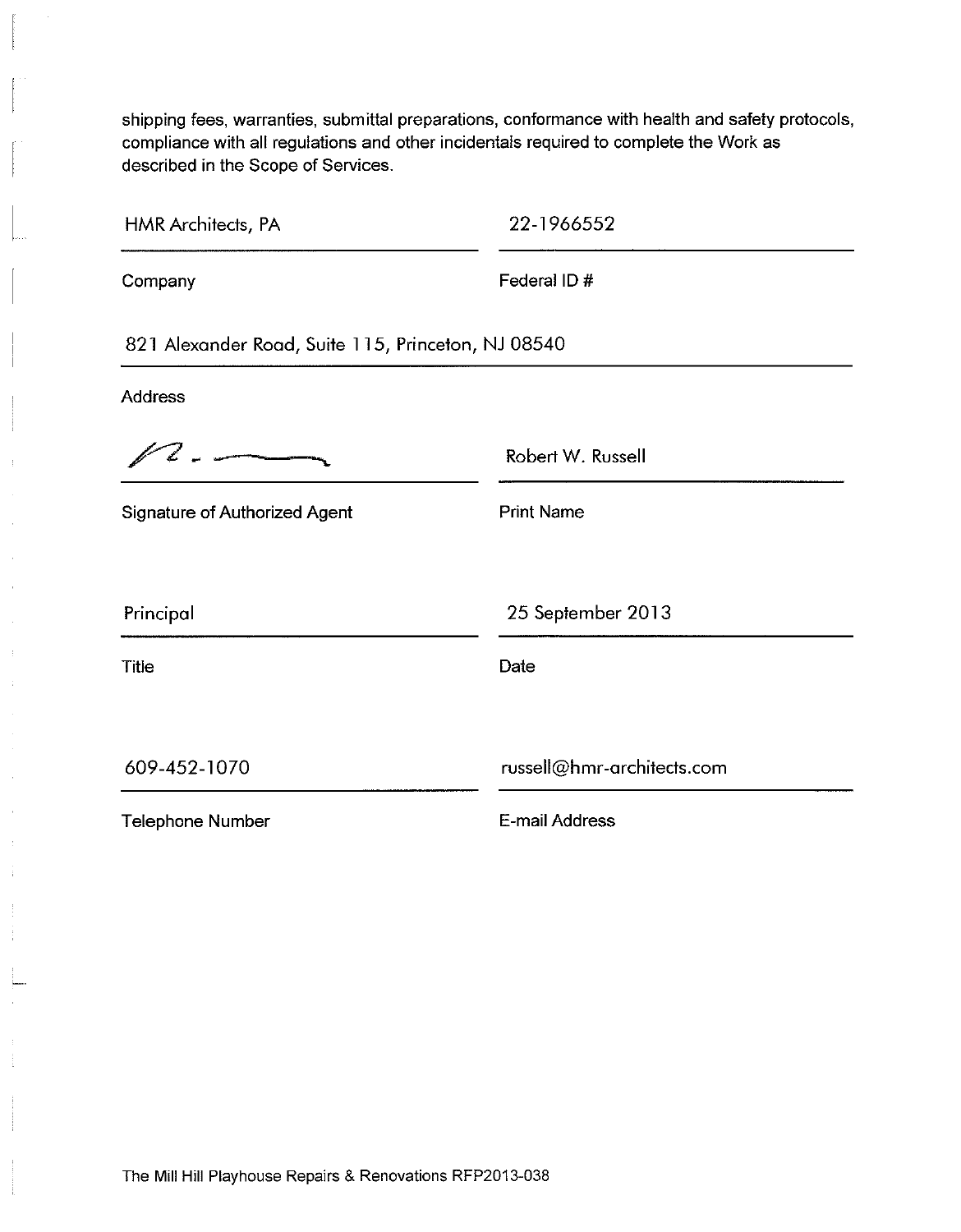# HMR ARCHITECTS

26 September 2013

#### **HMR Architects Price Schedule:**

| Stephanie Valentine, AIA, LEED AP<br>Julie Kroon, LEED AP | \$125/hr<br>\$75/hr                           |
|-----------------------------------------------------------|-----------------------------------------------|
| Hourly Rate for Construction Phase Support Services       | \$140                                         |
| <b>Travel Costs</b>                                       | \$0.565/mile                                  |
| <b>Printing Costs</b>                                     | \$0.10/letter sheet<br>\$0.50/sf large format |

#### M & E Engineers Inc. Price Schedule:

| William Amann, P.E., LEED AP, DCEP | \$175/hr  |  |  |
|------------------------------------|-----------|--|--|
| Frank Tutelo, P.E., LEED AP, CEA   | -\$130/hr |  |  |
| Greg Sydlowski, P.E., LEED AP, CEA | _\$130/հr |  |  |

#### Mohawk Land Development Consultants, LLC Price Schedule:

 $$105/hr$ Thomas Bechard Jr., P.E., LEED AP-BD&C

International Consulting Inc. Price Schedule: Michael C. Funk \$165/hour

Authorized by:

 $\frac{1}{2}$ 

Suzanne Reiss **Business Manager** 

ARCHITECTURE PLANNING INTERIORS **HISTORIC** PRESERVATION

Philetus H. Holt III, AIA Robert W. Russell, AIA Eric J. Holtermann, AIA

Laura H. Citron, AIA LEED AP

821 Alexander Road Suite 115 Princeton, NJ 08540 T 609.452.1070 F 609.452.1074 www.hmr-architects.com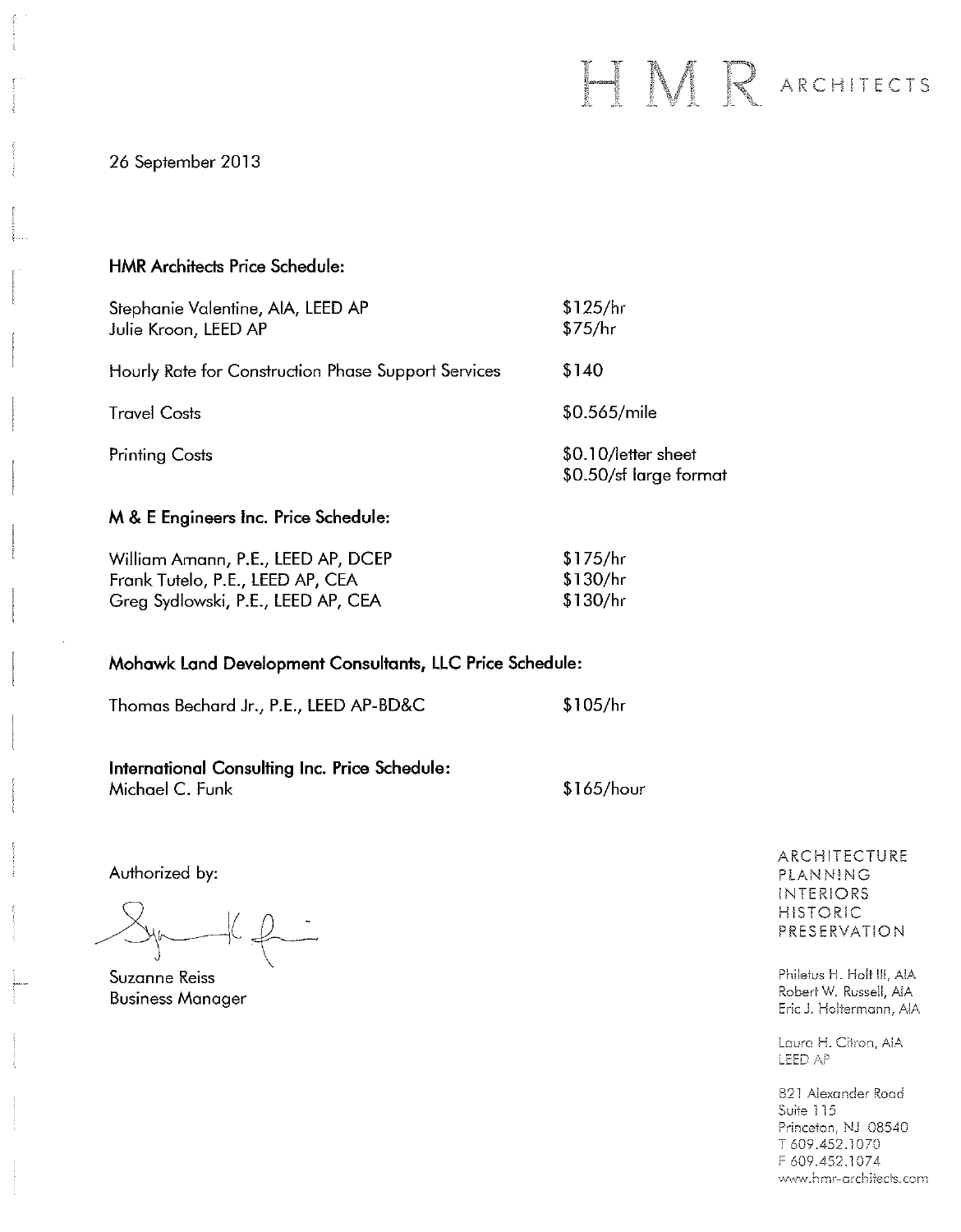#### **Costanza Spector Clauser**



動物

孫

## Documentation

PRICE FORM

#### **PRICE FORM**

#### **Professional Architectural Services** For **Repairs and Renovations** The Mill Hill Playhouse **Front & Montgomery Streets Trenton, New Jersey**

An Officer of the Respondent Firm must sign and date this Price Form and return with the proposal.

| Description                                                                                                                                                                         | Unit | Oty. | Unit price (\$) | Total (\$) |
|-------------------------------------------------------------------------------------------------------------------------------------------------------------------------------------|------|------|-----------------|------------|
| General Requirements and Task Item 1<br>Architectural Design Services: including<br>Schematic Design Phase, Design<br>Development Phase, Construction<br>Documents and Bid Support. | LS   | 1    | \$73,050.       | \$73,050.  |
| Task Item 2: Construction Phase Support<br>Services                                                                                                                                 | HR   | 60   | \$140.83        | \$8,450.   |

On the lines below, insert the Total Price for the entire Scope of Services including General Requirements, Architectural Design Services (including Schematic Design Phase, Design Development Phase, Construction Document Phase and Bid Support), and **Construction Phase Support Services.** 

**Eighty One Thousand Five Hundred Dollars** 

**Total Amount in words** 

\$81,500.

**Total Amount in numbers** 

The undersigned proposes to furnish and deliver the above goods/services pursuant to the RFP and made part hereof. The price provided in the Price Form shall include all equipment, materials, supplies, labor, subcontractor's fees, per diem, overhead, insurance, profit, taxes,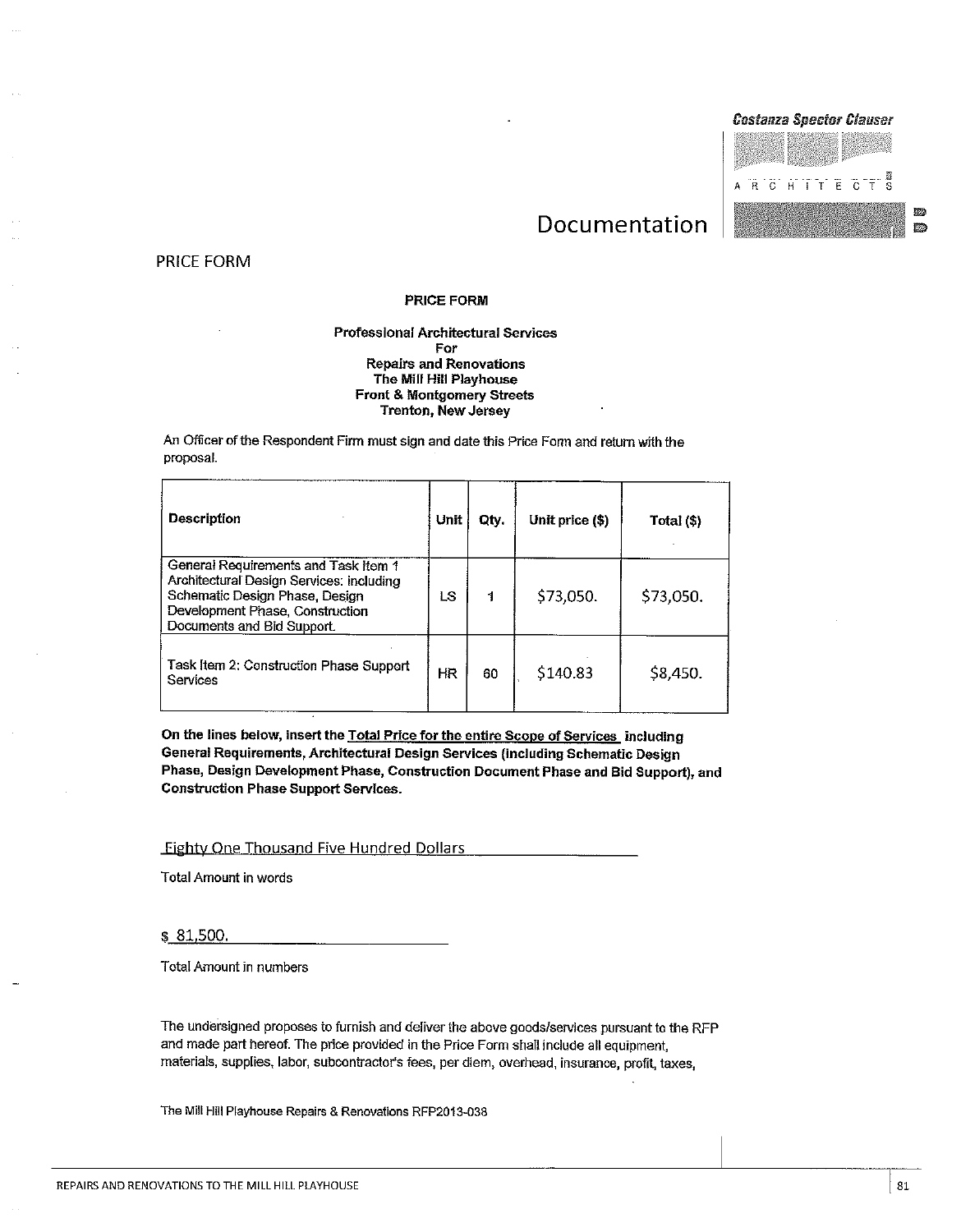

IWA.

**M** 

## Documentation

#### PRICE FORM

shipping fees, warranties, submittal preparations, conformance with health and safety protocols, compliance with all regulations and other incidentals required to complete the Work as described in the Scope of Services.

Costanza Spector Clauser Architects, P.C.

Company

Federal ID #

22-2880182

304 Harper Drive, Suite 100, Moorestown, New Jersey 08057

Address

ww

Signature of Authorized Agent

Charles A. Clauser, AIA

**Print Name** 

| <b>Drecident</b><br>$-$ | September 26, 2013<br>----<br>.<br>____<br>--<br>-- |
|-------------------------|-----------------------------------------------------|
|                         |                                                     |

Title

Date

856-234-5665

Telephone Number

cclauser@cscarchitects.com

E-mail Address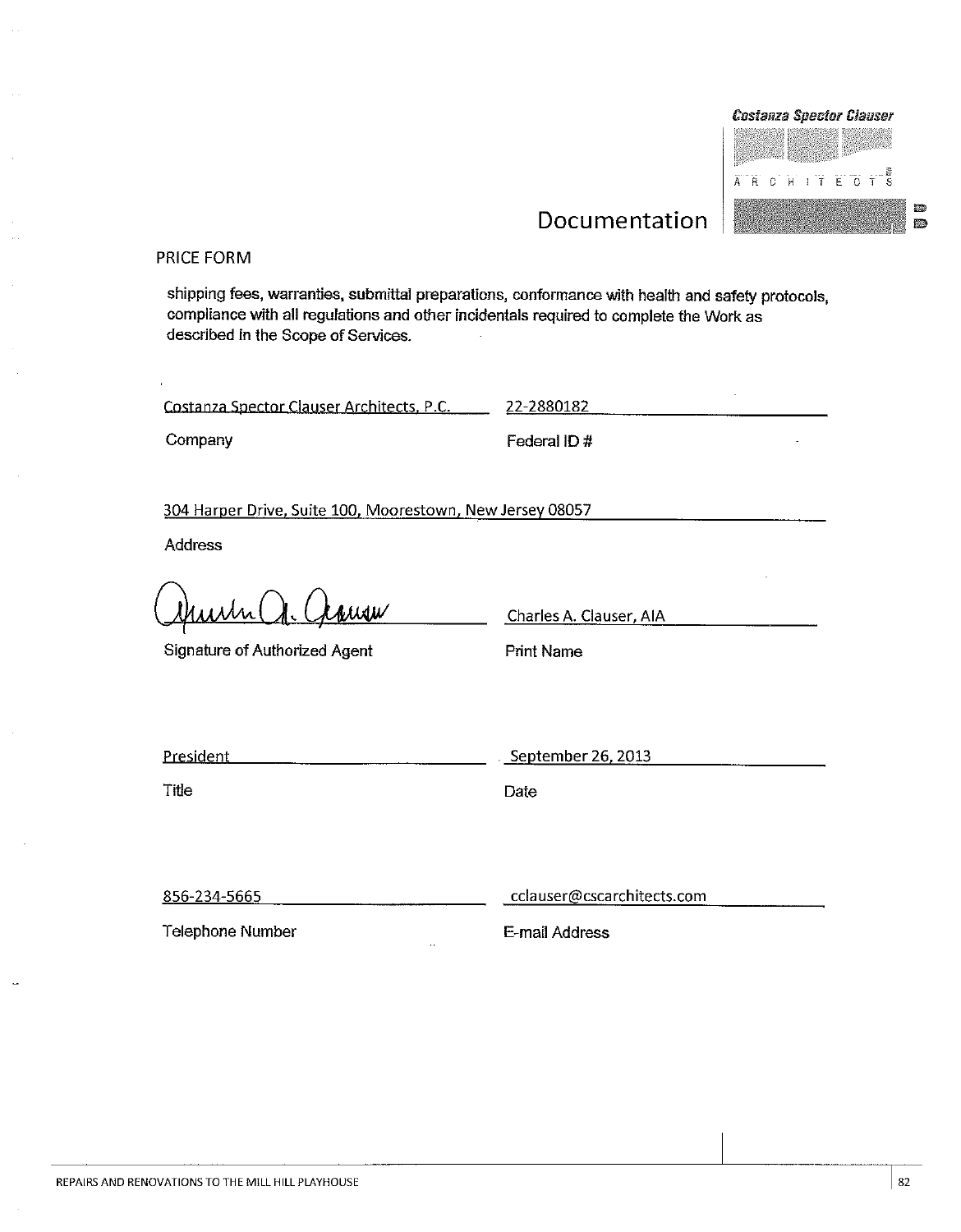#### **Professional Architectural Services**  $For$ **Repairs and Renovations** The Mill Hill Playhouse **Front & Montgomery Streets Trenton, New Jersey**

An Officer of the Respondent Firm must sign and date this Price Form and return with the proposal.

| <b>Description</b><br>1Ø.                                                                                                                                                           | Unit<br>x, | Qty. | Unit price (\$) | Total (\$)  |
|-------------------------------------------------------------------------------------------------------------------------------------------------------------------------------------|------------|------|-----------------|-------------|
| General Requirements and Task Item 1<br>Architectural Design Services: including<br>Schematic Design Phase, Design<br>Development Phase, Construction<br>Documents and Bid Support. | LS         |      | \$77,500        | \$77,500.00 |
| Task Item 2: Construction Phase Support<br><b>Services</b>                                                                                                                          | HR         | 60   | \$180.00        | \$10,800.00 |

On the lines below, insert the Total Price for the entire Scope of Services including General Requirements, Architectural Design Services (including Schematic Design Phase, Design Development Phase, Construction Document Phase and Bid Support), and **Construction Phase Support Services.** 

EIGHTY EIGHT THOUSAND THREE HUNDRED DOLLARS AND NO CENTS

**Total Amount in words** 

 $$88,300.00$ 

**Total Amount in numbers** 

The undersigned proposes to furnish and deliver the above goods/services pursuant to the RFP and made part hereof. The price provided in the Price Form shall include all equipment, materials, supplies, labor, subcontractor's fees, per diem, overhead, insurance, profit, taxes,